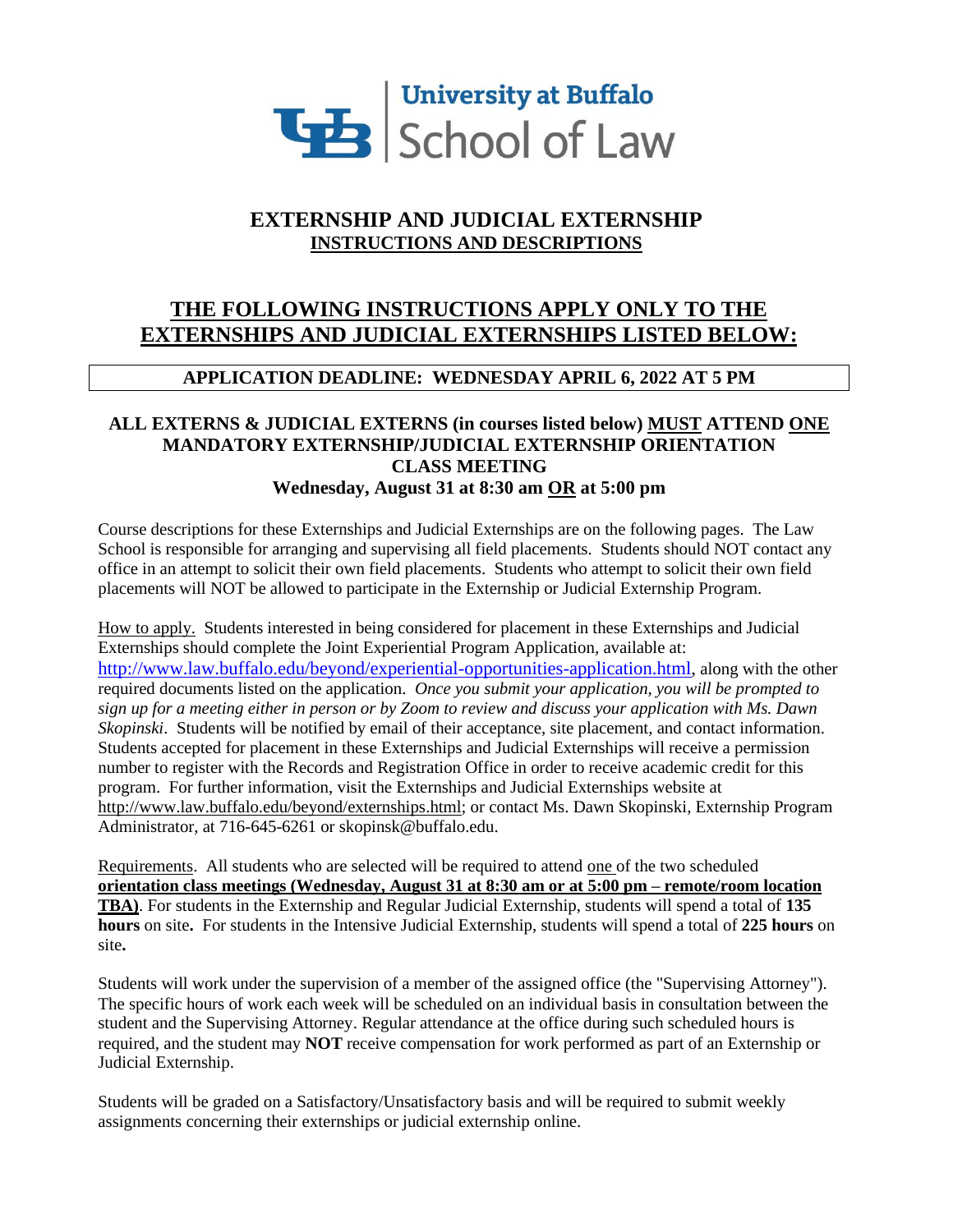**All Externships and Judicial Externships fulfill the professional skills requirement.**

**All Externships and Judicial externships should qualify to meet the 50 hour Pro Bono Admission requirement to the New York State Bar, except where specifically noted. The final decision is always up to the Appellate Division to which you apply for admission.**

**Externships which do not qualify for the 50 hour Pro-Bono Admission requirement are labeled as such. These externship have been vetted with the NYS Courts Pro Bono Office which rendered this opinion. For more information, please see: [http://ww2.nycourts.gov/sites/default/files/document/files/2018-](http://ww2.nycourts.gov/sites/default/files/document/files/2018-07/FAQsBarAdmission_0.pdf) [07/FAQsBarAdmission\\_0.pdf](http://ww2.nycourts.gov/sites/default/files/document/files/2018-07/FAQsBarAdmission_0.pdf)**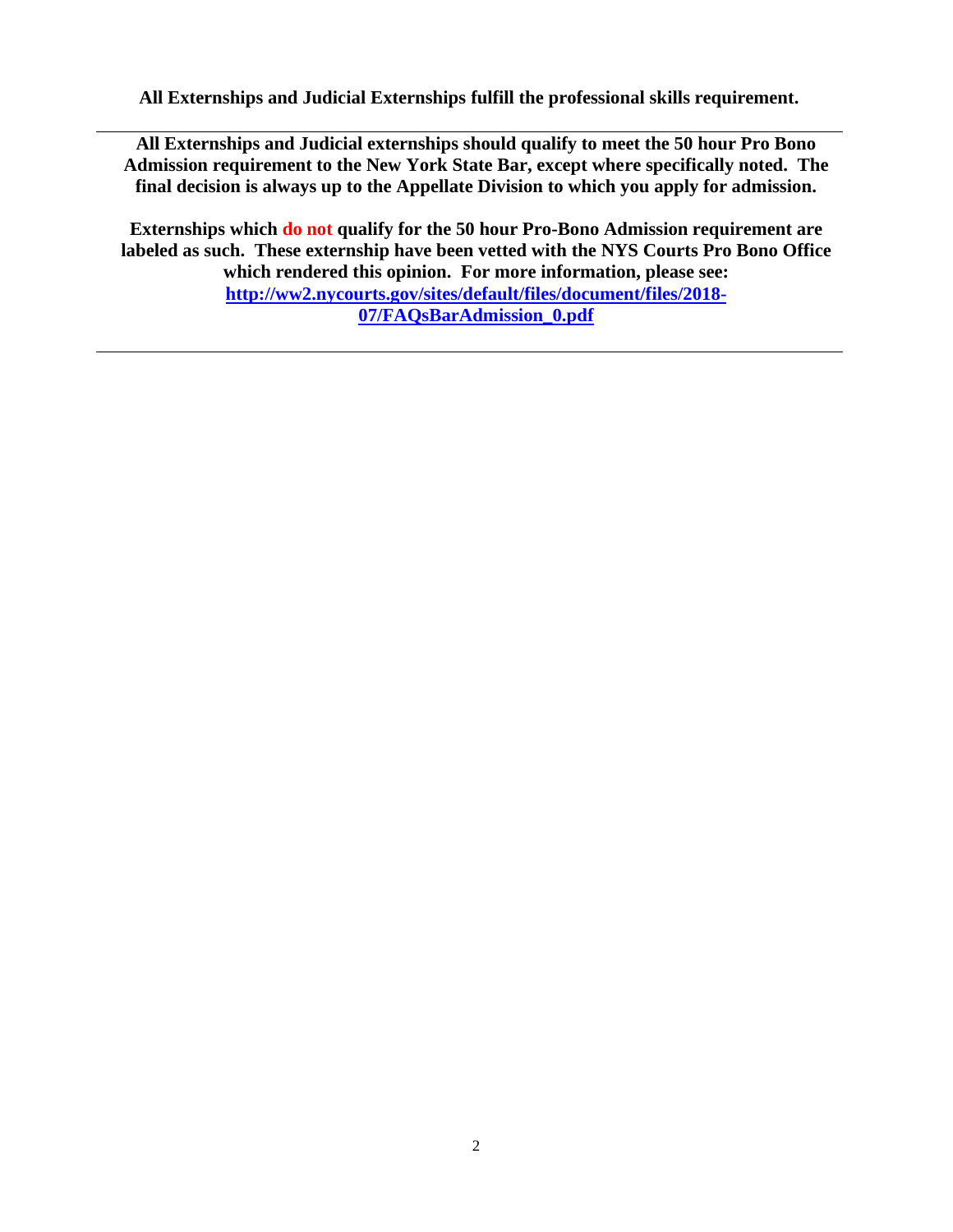# **EXTERNSHIP AND JUDICIAL EXTERNSHIP COURSE DESCRIPTIONS**

# **L-523 JUDICIAL EXTERNSHIP – INTENSIVE – Michael F. Higgins**

**5 credits - Third year students only**

**Co-requisite: Judicial Externship Skills Course (L-522) (1 credit) – Monica Wallace**

# **L-797 JUDICIAL EXTERNSHIP – REGULAR – Michael F. Higgins**

**3 credits - Third year students only**

Both the **Intensive** and **Regular** Judicial Externship enables third year students to earn academic credit for performing law related work for judges in the various city, county, state and federal courts in the **Western New York region, which can include Chautauqua County, Niagara County and Rochester, NY**.

Judicial Externships are available in both the State and Federal courts, at the trial and appellate levels. Depending on judicial workload and requests for clerks, placements may include courts hearing general civil and criminal cases, family law matters, surrogate matters (guardianship, probate, etc.), commercial law matters, bankruptcies, immigration matters, housing matters and cases on appeal. Student placements in a particular court are at the discretion of the instructor, depending upon the placements available. However, if you wish, please indicate in your cover letter and your application form if you have a special interest or special expertise in a particular type of subject matter or court. Students who already know they will be clerking after graduation are encouraged to discuss which judicial externship would be most appropriate with the Director and Administrator of the program.

A list of all potential placements, for both Intensive and Regular Judicial Externships, include:

*Buffalo City Court Erie County Family Court Erie County Surrogate's Court Monroe County Surrogate's Court NYS Supreme Court (Buffalo/Erie Co., Lockport/Niagara Co., Mayville/Chautauqua Co. (NEW judge placement), and Rochester/Monroe Co.) NYS Supreme Court, Appellate Division, 4th Department (Buffalo) NYS Supreme Court Commercial Division (Buffalo/Erie County and Rochester/Monroe County) NYS Supreme Court Expedited Matrimonial Part (Buffalo/Erie County) US Bankruptcy Court, WDNY US District Court, WDNY (Buffalo and Rochester)* 

The **Regular** Judicial Externship enables **third-year students** to earn 3 credits for performing 135 hours of lawrelated work for judges.

The **Intensive** Judicial Externship enables **third-year students** to earn 5 credits for performing 225 hours of lawrelated work for judges. **In addition, all Intensive Judicial Externs must enroll in the "Judicial Externship Skills" (L-522) class, which is a one-credit course required for the Intensive Judicial Externship:**

#### **L-522 Judicial Externship Skills Course (1 credit) – Monica Wallace** *Meets every other Wednesday 5:30-7:30; remote/room TBA*

Limited to 10 students; by permission of instructor only. Contact Dawn Skopinski for permission at Skopinsk@buffalo.edu or 645-6261. Mandatory co-requisite for Judicial Externship – Intensive (L-523); if there are openings in the course after preference is given to the Judicial Externship - Intensive students, Judicial Externship students  $(L-797 - 3 \text{ credits})$  may be admitted.

This course will help students develop the legal skills necessary to perform as successful student judicial externs. Assignments will require students to further develop and refine their research, writing, and analytical skills. Students will learn how to prepare bench memoranda, judicial opinions, and other documents typically produced by judicial law clerks. We will examine the function and role of judicial clerks, the relationship between law clerks and judges,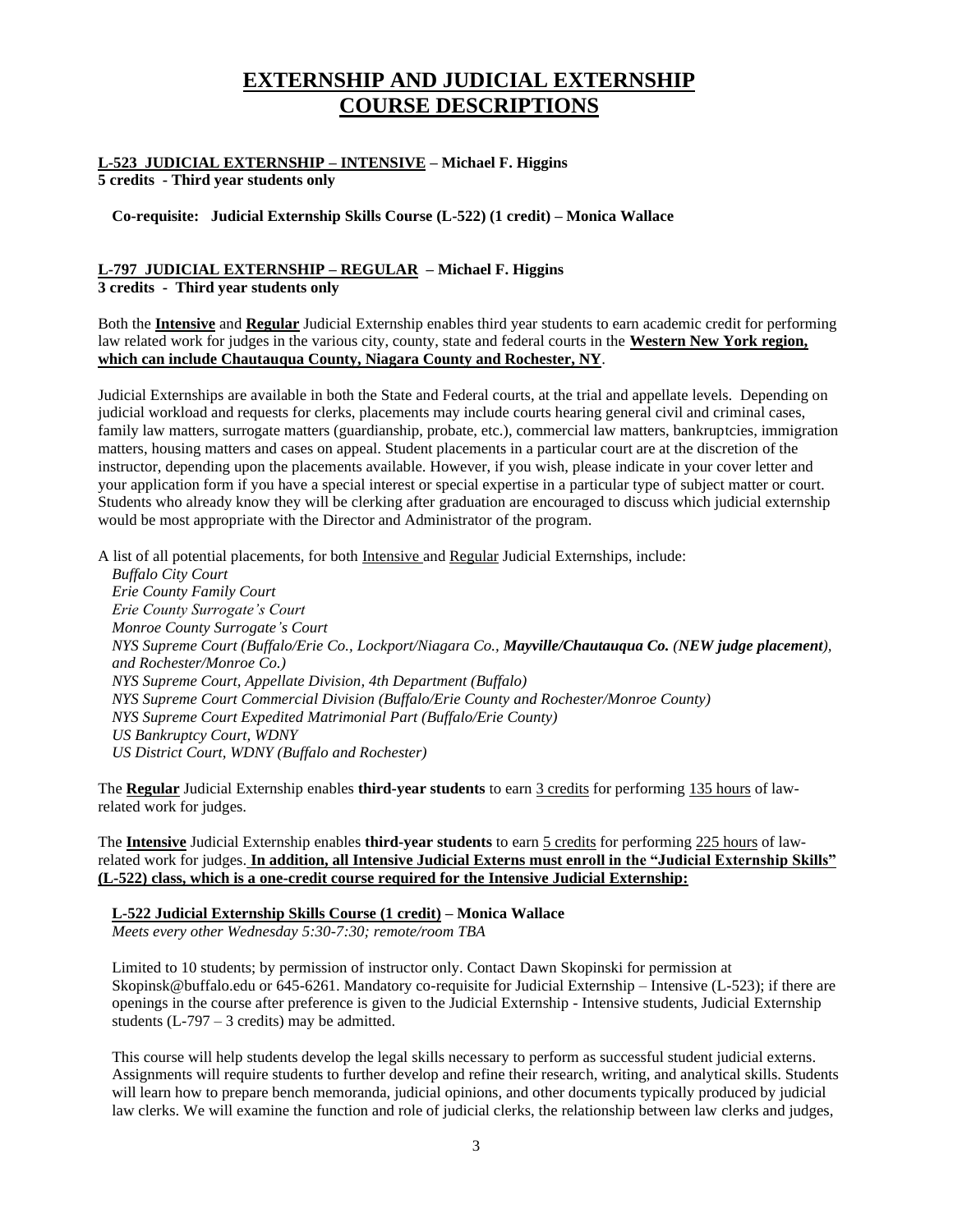and the ethical obligations governing judges and their clerks. Students taking this course will gain a deeper understanding of trial and appellate court practice and become more adept at addressing complex legal questions. Because students will be simultaneously serving as judicial externs, ample time will be allotted for questions, discussion, and the exchange of workplace experiences.

## **L-791 ASSIGNED COUNSEL PROGRAM EXTERNSHIP – Michael F. Higgins 3 credits – Second and third year students**

## **Completion or enrollment in Evidence, Criminal Procedure and superior computer skills are preferred.**

## **A standard non-disclosure agreement will be required.**

## **An interview with an executive member will be required to finalize this placement.**

The state of mandated defense in New York State is rapidly changing and we are looking for creative and detail oriented minds to assist us as we adapt to these changes. The Assigned Counsel Program is the sole provider of mandated representation in every court outside the city of Buffalo, and the sole provider of counsel in Violent Felony Offenses and Family Court matters in Erie County. We provide counsel in roughly 25,000 cases each year and maintain a panel of over 300 attorneys that accept assignment upon a referral from the Courts. The administrator oversees two divisions: Criminal Courts and Family Courts. Each division is supervised by deputy administrator.

The duties of an extern clerking at Assigned Counsel will include: Providing case specific research and writing upon request of panel attorneys in criminal and family court matters under the supervision of the deputy administrator; providing research in support of the development of program initiatives at the direction of the Chief Defender; and providing research in support of the Program's continuing legal education program. There will also be opportunity to assist individual panel attorneys in court proceedings, including hearings and trials. Externs will be expected and encouraged to develop relationships with panel attorneys, providing a network with a significant portion of the local bar.

## **L-791 ATTORNEY FOR THE CHILD PRACTICE – Michael F. Higgins**

**3 credits – Second and third year students**

**Preference given to those who have completed the Children and the Law course.**

#### **Field work completed at the Children's Legal Center, Legal Aid Bureau of Buffalo – Attorneys for Children Unit, or Legal Aid Society of Rochester – Attorney for the Child Program.**

This externship will examine the representation of children in custody, visitation, delinquency, PINS and abuse/neglect proceedings. Theoretical analysis and practical experience will be combined to provide students with an intense introduction to matrimonial practice and Attorney for the Child work. Students will be required to complete field work at the Children's Legal Center, Legal Aid Bureau of Buffalo Attorneys for Children Unit in downtown Buffalo, or the Legal Aid Society of Rochester Attorney for the Child Unit. The work will include observations and casework. **This class does NOT fulfill the writing requirement for the Family Law Concentration and will be graded on a pass/fail basis.**

## **L-791 BUFFALO BOARD OF EDUCATION -- OFFICE OF GENERAL COUNSEL EXTERNSHIP**

**– Michael F. Higgins**

**3 credits – Second and third year students**

**Students should be available to work during normal business hours.**

**An interview with the Buffalo Board of Education, Office of General Counsel is required to finalize this placement as well as a background check and fingerprinting.**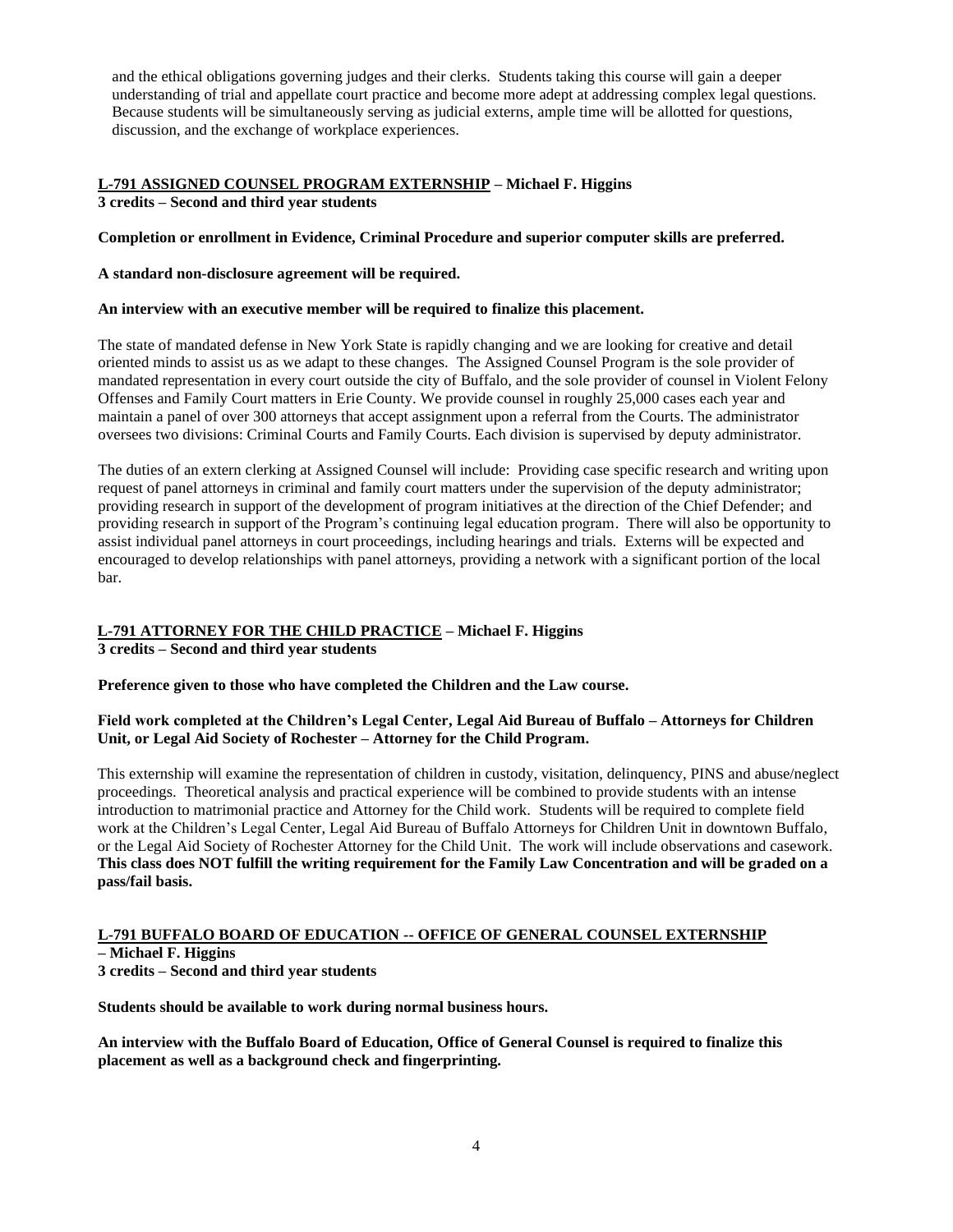The Office of General Counsel provides in-house representation to the Board of Education, the Superintendent of Schools and to the individual schools and administrative departments of the Buffalo City School District. The work in this office encompasses issues specific to education, such as those relating to special education, student attendance and

student support, and compliance with the wide range of federal and state statutes, regulations and mandates. The work also covers the entire range of work typical in running a public corporation having several thousand employees, multiple physical plants, both owned and leased, and a vehicle fleet. This can involve issues from public bidding and contracts, to labor relations, to the management of tort and contract litigation. On occasion, the work includes intellectual property issues and immigration law.

Second and third-year law students working as externs in the Office of General Counsel can expect to be engaged in any issue current within the office at the time of the externship, with a probable concentration in labor relations. For example, externs could research the standards for appealing the decision of a labor arbitrator, be asked to develop creative strategies for the appeal of a specific decision, and also have the opportunity to work on motions and other court related papers under the direction of office attorneys. The next week, an extern could work on strategies for complying with statutory mandates relating to parent involvement in school decision making, and in processing special education material for a Freedom of Information Law request in a manner consistent with federal and state privacy laws.

#### **L-791 CENTER FOR ELDER LAW & JUSTICE EXTERNSHIP – Michael F. Higgins**

**3 credits - Second and third year students**

#### *CONSUMER PROTECTION EXTERNSHIP*

CELJ represents seniors who are harassed or sued by creditors, and provides both legal advice and representation in court. This unit also provides assistance to seniors who are victims of scams or unfair practices, and works with various government agencies to investigate whether prosecution of the perpetrator is possible. It is estimated that almost \$30 billion dollars a year is lost by seniors who are victims of exploitation or fraud. The externship will involve legal research, client interviewing, drafting answers and pleadings and accompanying the attorney in court. It may also include attending educational outreach events for the public. This is a high caseload, high energy practice area with frequent client contact and possible court contact. CELJ is a nonprofit civil legal services agency serving eleven Western New York counties with a mission to promote equal access to justice and assure that our clients may live independently and with dignity.

## *ELDER ABUSE PREVENTION EXTERNSHIP*

CELJ represents seniors who are victims of elder abuse, including physical abuse, emotional abuse, financial exploitation, sexual abuse or neglect. Elder Abuse is severely underreported, with only 1 out of every 24 cases coming to light. Students will work closely with experienced attorneys and social workers. The position involves interviewing clients, assisting in obtaining orders of protection, performing legal research, helping clients locate safe housing, using the legal system to help clients recover stolen assets, and drafting/reviewing motions. This externship may also include attending outreach or educational events for the public and interacting with various government agencies. This is a high energy practice area with frequent client and court contact. CELJ is a nonprofit civil legal services agency serving eleven Western New York counties with a mission to promote equal access to justice and assure that our clients may live independently and with dignity.

#### *GUARDIANSHIP SERVICES EXTERNSHIP*

CELJ serves as guardian for adults in the Western New York community. This unit represents the collaboration between legal services and social work in order to serve clients. The externship position involves accompanying attorneys to Court and hearings; drafting correspondence, filing Court documents, calling facilities, meeting with clients at the facilities where they reside, drafting legal memoranda, and researching legal issues relative to Medicaid and Guardianship. Students will work with experienced attorneys and social workers. This is a high energy practice area with frequent client and court contact. CELJ is a nonprofit civil legal services agency serving eleven Western New York counties with a mission to promote equal access to justice and assure that our clients may live independently and with dignity.

#### *HEALTH CARE ADVOCACY EXTERNSHIP*

CELJ represents people in a variety of health care matters- from helping people become eligible for Medicare or Medicaid, appealing Department of Social Services or Medicaid/Medicare claim denials, fair hearings, financial planning for future Medicaid or Medicare needs and general client advocacy. The area of health care law is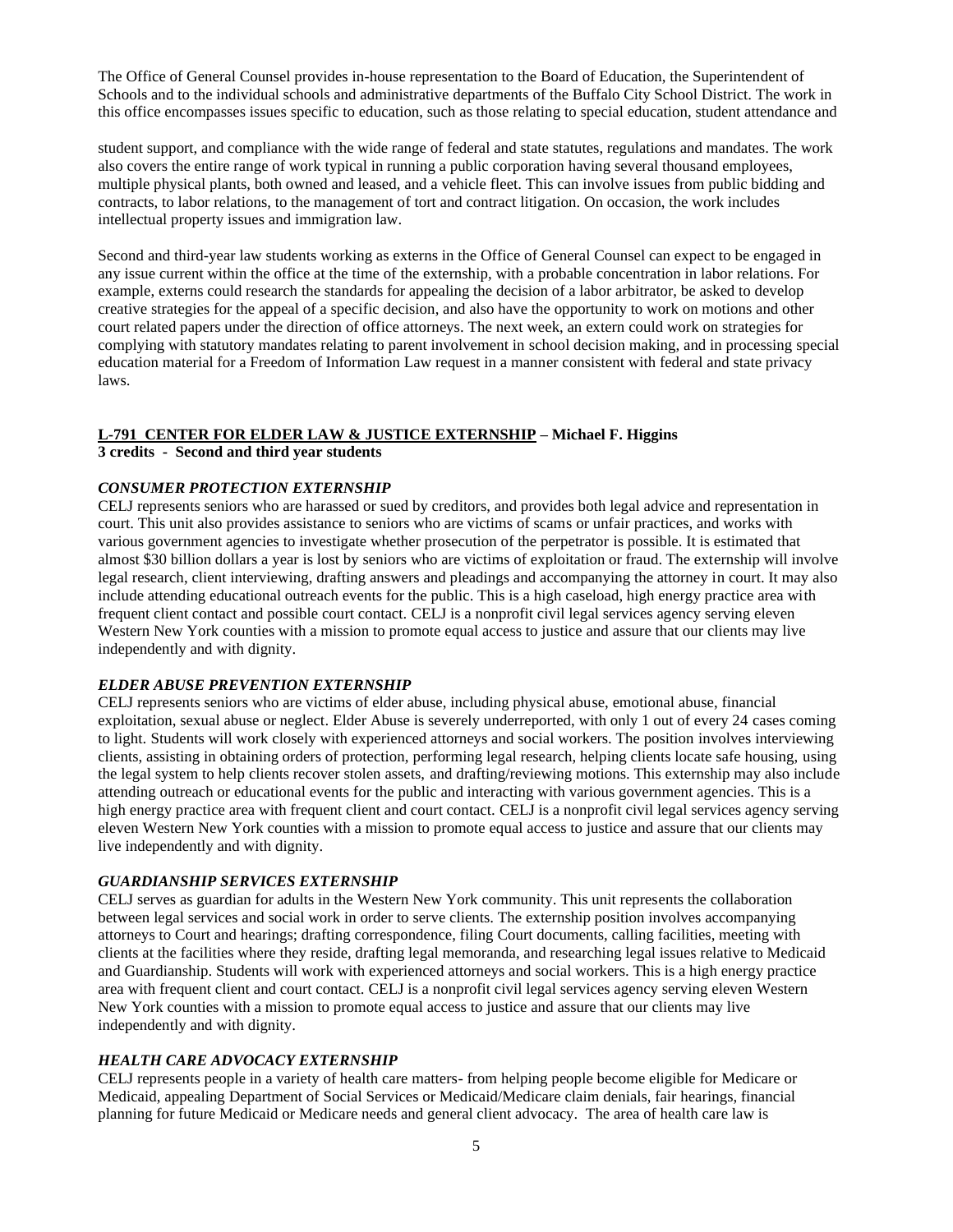undergoing significant changes and the student will learn how these changes are impacting seniors in our community. This externship involves interviewing clients, aiding in the drafting of motions or memoranda, compiling evidence for hearings, attending, and perhaps conducting, fair hearings, attending outreach or educational events, and interacting

with various government agencies. This is a high caseload, high energy practice area with daily client and possible court contact. CELJ is a nonprofit civil legal services agency serving eleven Western New York counties with a mission to promote equal access to justice and assure that our clients may live independently and with dignity.

#### *KINSHIP CARE LEGAL SERVICES EXTERNSHIP*

#### *Students with flexible schedules will receive the most beneficial experience from this externship due to the high amount of court contact. Students can expect to commit at least two half days or one full day per week.*

CELJ represents grandparents, and other relatives, who seek custody or adoption of minor relatives due to the temporary or permanent inability of the parents to care for the children. Students will work with experienced attorneys to conduct client interviews, draft pleadings, accompany CELJ attorneys to Erie County Family Court and Niagara County Family Court, appear in court as appropriate, negotiate settlements with other counsel and assist clients with accessing public benefits. This is a high caseload, high energy practice area with daily client and court contact. CELJ is a nonprofit civil legal services agency serving eleven Western New York counties with a mission to promote equal access to justice and assure that our clients may live independently and with dignity.

## *LONG TERM CARE RESIDENT ADVOCACY EXTERNSHIP*

#### *Students looking for impact advocacy and intense research experience will receive the most benefit from this position. This position requires students with strong research and writing skills.*

The Long Term Care Program (LTCP) serves as an effective advocate and resource for older adults and persons with disabilities who live in nursing homes, assisted living, and other licensed adult care homes. Through regular visits to facilities by staff, the program investigates and mediates complaints, monitors residents' care and quality of life, and provides public education for clients and families. Externs will perform in-depth research and assist with an advocacy and education campaign for the LTCP.

#### *MEDLAW PARTNERSHIP OF WNY*

MedLaw is a medical-legal partnership between the Center for Elder Law & Justice (CELJ), the Erie County Medical Center (ECMC), and Western New York Breast Health. The purpose of this collaboration is to unite the legal community and the healthcare community in order to tackle complex legal issues faced by individuals. Generally, clients of MedLaw are also battling serious illnesses or injuries. You will be working out of CELJ's satellite office located at ECMC, a county hospital, which allows easy access for MedLaw staff to meet with clients, even if they are hospitalized.

By working with MedLaw you will:

- have frequent exposure to clients allowing you to hone your inquiry and investigation skills;
- participate in community at outreach events;
- draft legal documents;
- participate in working on cases and discussing case strategy; and
- the opportunity to learn about multiple areas of law including: wills and basic estate planning, advance planning for substitute decision making, employment law, health insurance issues, housing issues, and much more.

## *MORTGAGE FORECLOSURE PREVENTION EXTERNSHIP*

CELJ is a partner in the Foreclosure Prevention Project of Buffalo and Western New York. They represent homeowners in foreclosure, and help people navigate the court system in an effort to help them remain in their homes. These cases involve settlement negotiation and occasional litigation. Students will work with experienced attorneys to meet with clients, draft motions, conduct legal research and accompany the attorneys to court for settlement conferences and motions. Through this externship students can expect to learn the basic anatomy of civil litigation. A Monday, Thursday or Friday commitment is optimal if court experience is desired. This is a high caseload, high energy practice area with frequent client and court contact.

#### *SURROGATE'S COURT HELPDESK*

The Surrogate's Court Help Desk placement will provide a student with the opportunity to be at the Erie County Surrogate's Court on an almost-daily basis, and gain an understanding of New York Surrogate's Court Practice and Procedure. The Help Desk is open Tuesday through Friday mornings, as well as Wednesday afternoons. The student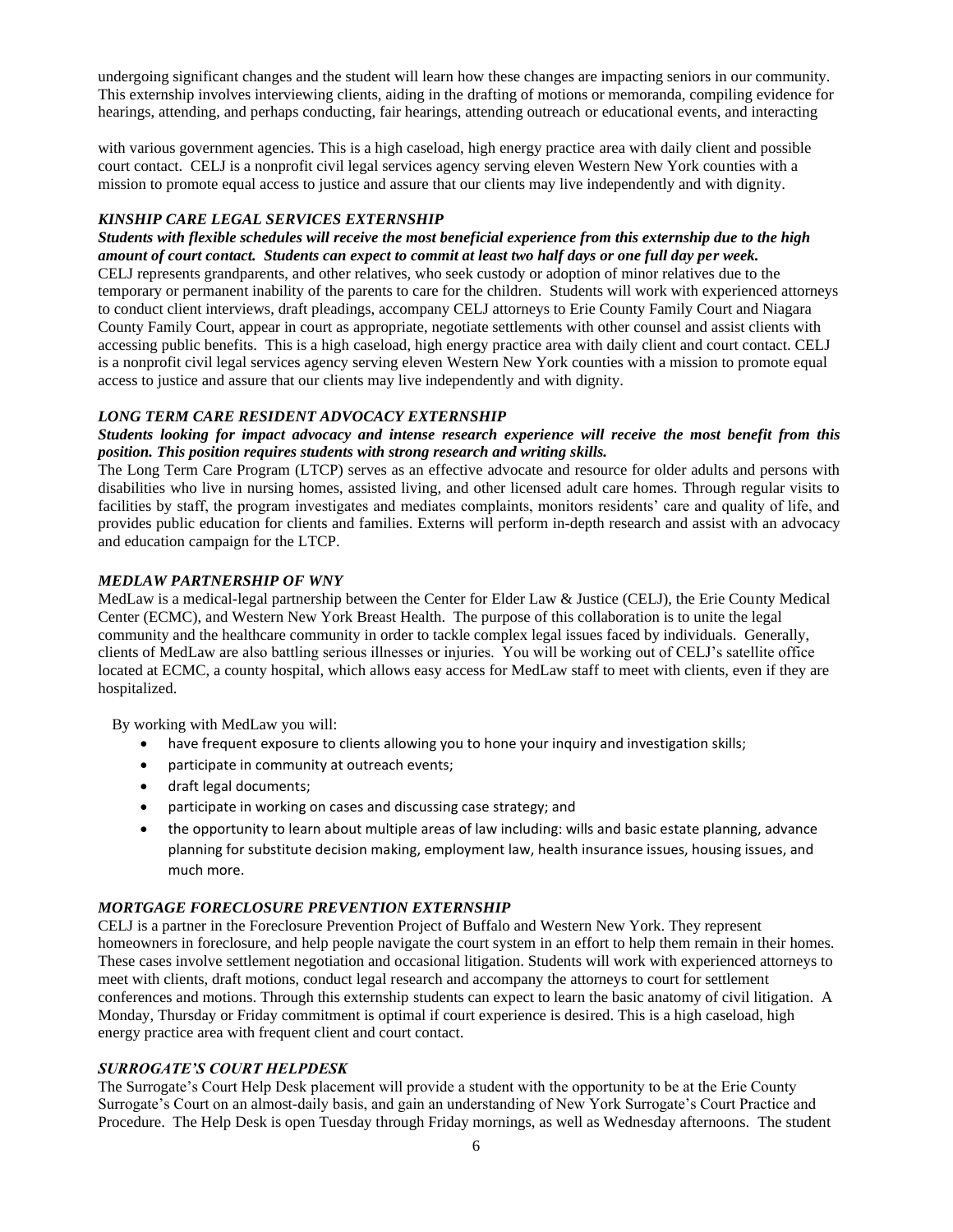will work with an attorney to provide legal assistance to unrepresented persons involved in Surrogate's Court matters. The student will also obtain experience in pro bono service, methods of delivery of legal aid, and help desk administration and management. This opportunity is ideal for a student considering employment in Elder Law, Estates, Trusts, Guardianships, Adoptions, and/or general practice, or for students who are interested in a career in public service or working for a not-for-profit organization. This externship will fulfill the 50-hour pro bono preadmission requirement for the New York State Bar.

## **L-791 CITY OF BUFFALO LAW DEPARTMENT EXTERNSHIP – Michael F. Higgins 3 credits - Second and third year students**

As an extern with the City of Buffalo Law Department, the student will work closely with attorneys who specialize in various legal fields including, but not limited to, Civil Law, Municipal Law, Constitutional Law, Labor and Employment Law, Tort Law, Education Law, Real Property Actions and Proceedings Law, Freedom of Information Law, Public Officers Law and Tax Law. The position will entail legal research and writing assignments, appearances with attorneys at grievance hearings, and attendance at trials at the city, state and federal levels. The students may also have the opportunity to attend Buffalo Common Council proceedings. This externship will provide students with a unique hands-on experience with City government and its operations.

#### **L-791 DEPARTMENT OF VETERANS AFFAIRS – OFFICE OF GENERAL COUNSEL – Michael F. Higgins 3 credits – Second and third year students**

**You do not have to be a U.S. citizen in order to qualify for this externship. However, if you are not a U.S. citizen, you must be able to provide a copy of a visa prior to accepting the assignment.**

#### **An interview with the Office of General Counsel at the Department of Veterans Affairs is required to finalize this placement.**

The Office of General Counsel for the Department of Veterans Affairs represents and provides legal services to the Veterans Hospital Administration, Veterans Benefits Administration, Veterans Cemetery Administration and other staff offices of the Department. We represent the interests of the Agency and our mission is to serve the best interests of veterans. The primary legal focus will be Employment and Labor Law as well as general legal advice concerning all aspects of health care law.

The selected candidate can anticipate performing some, many or all of the following tasks:

- Legal research
- Drafting memoranda
- Drafting motions and pleadings
- Legal summaries and analysis of investigations
- Case management/processing functions
- Client communication
- Administrative proceeding observation and assistance

#### **L-791 EMPIRE JUSTICE CENTER EXTERNSHIP – Michael F. Higgins 3 credits - Second and third year students**

**Office Location**: **Rochester, New York**

#### **An interview with the Empire Justice Center is required to finalize this placement.**

The Empire Justice Center is located in **Rochester, New York**, and is the only statewide, multi-issue, multi-strategy non-profit law firm focused on changing the "systems" within which poor and low income families live. Empire Justice offers a multi-strategy approach to protecting the legal rights of all New Yorkers through impact litigation, legislative and administrative advocacy and technical assistance. An extern with the Empire Justice Center will work closely with one or more of our attorneys who concentrate in various legal fields including Social Security Disability, Consumer and Community Development, Fair Credit, Foreclosure Prevention, Predatory Lending, Housing, Domestic Violence, Civil and Disability Rights, Special Education, Public Benefits, and Health and Employment. Extern duties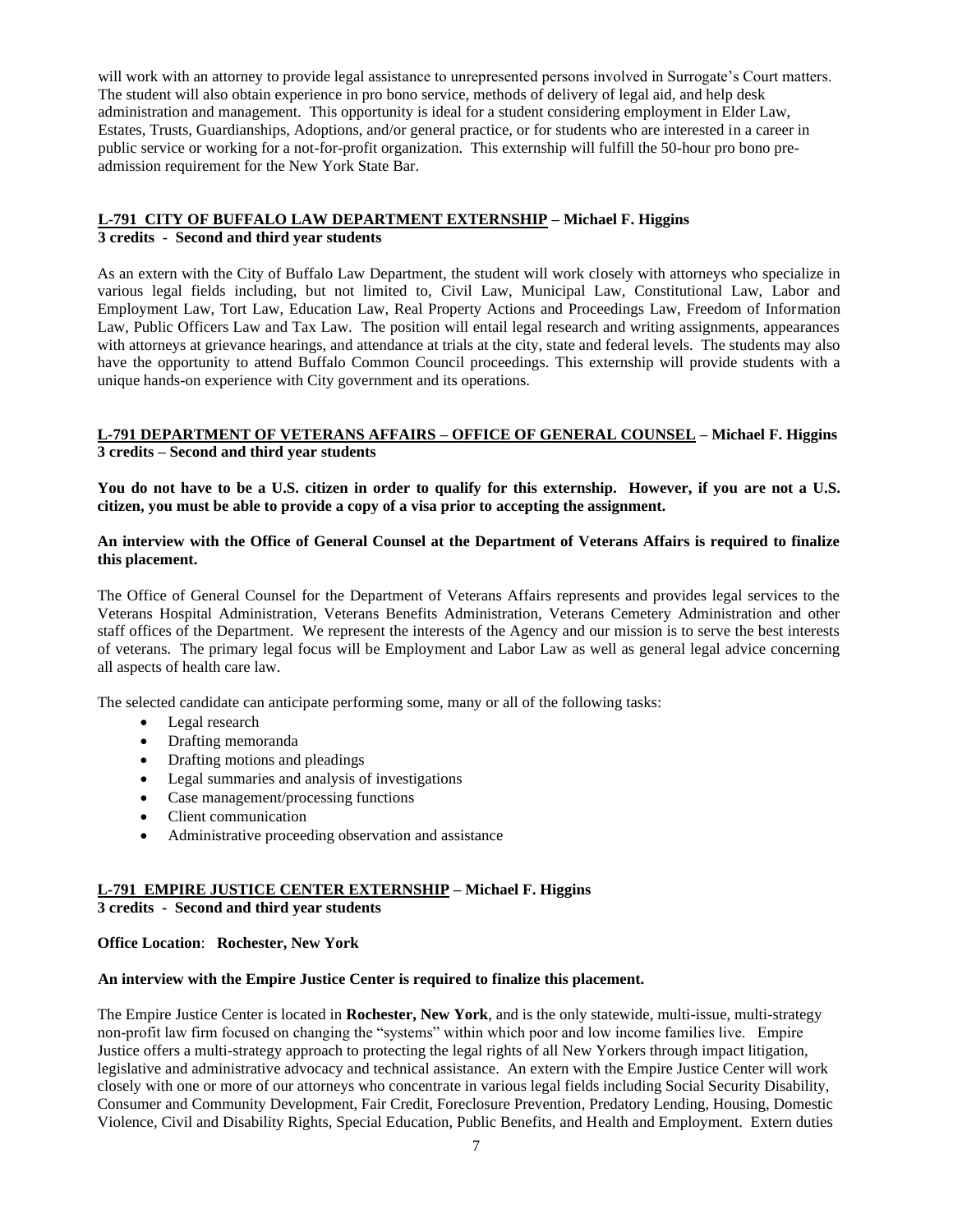can include: Client interviewing /intake, legal research and writing, drafting materials for policy advocacy, drafting correspondence, case investigation, and drafting legal memos.

## *CRIME VICTIMS LEGAL NETWORK*

New to the Empire Justice Center is a statewide team working on the Crime Victims Legal Network (CVLN) project. The CVLN is a partnership of organizations working to connect victims of crime to civil legal information, resources, and assistance through the use of technology, *NY Crime Victims Legal Help* [\(https://crimevictimshelpny.org/\)](https://crimevictimshelpny.org/).

While actively participating in the overall CVLN project team, primary responsibilities include assisting in the development of legal content for the CVLN's website; researching and drafting information specific to the needs of certain victim populations, such as LGBTQ+ victims, victims with disabilities, secondary victims, and victims on college campuses; finding legal and non-legal resources to address the needs of these populations; assisting in the development of training material from crime victim attorneys on a variety of substantive law matters; and helping to develop and distribute community education materials.

Strong research and writing skills required. Students bi-lingual in one of the top languages spoken in New York State would be helpful.

## **L-791 ENTREPRENEURIAL LAW CENTER EXTERNSHIP** – **Michael F. Higgins 3 credits - Second and third year students**

**Matthew Pelkey of the Entrepreneurial Law Center will supervise the placements.**

#### **This Externship does not count toward your 50 Hour Pro Bono Bar Admission Requirement.**

Participating organizations may require interviews before finalizing this placement. Experience and/or coursework in this area may be required as a pre-requisite. Placement with a particular participating organization is not guaranteed. Participating organizations at this time include: 43 North, Launch NY, Kavinoky Cook LLP, and NCT Ventures.

Externs will work with organizations throughout the startup ecosystem. The program will include but are not limited to exposure to both legal and related business issues that companies face in a high-growth context. Externs will participate in early stage equity transactions, due diligence, research, and portfolio management with organizations like 43 North and affiliated companies, Launch NY, startup focused law firms and venture capital firms. This externship will provide students with unique business transactional experience in a fast growing sector.

## **L-791 ERIE COUNTY ATTORNEY EXTERNSHIP – Michael F. Higgins**

#### **3 credits - Second and third year students**

## **Prior courses or experience in Employment Law is preferred.**

The Attorneys in the Erie County Law Department represent the County, its administrative units, officers and employees in a wide array of legal matters, including civil rights claims, negligence actions, labor and employment

disputes, child support enforcement and the prosecution of juveniles in family court. The extern would work closely with the attorneys on various matters in state and federal court, as well as matters pending before the New York State Division of Human Rights, and the U.S. Equal Employment Opportunity Commission. The student would also assist the attorneys in researching and providing legal opinions to County departments on various topics, drafting pleadings, document review on litigation files, and assistance with trial preparation. Strong writing skills are required and an interest in civil litigation would be helpful.

#### **L-791 ERIE COUNTY DISTRICT ATTORNEY EXTERNSHIP – Michael F. Higgins 3 credits - Second and third year students**

**Must be U.S. citizen.**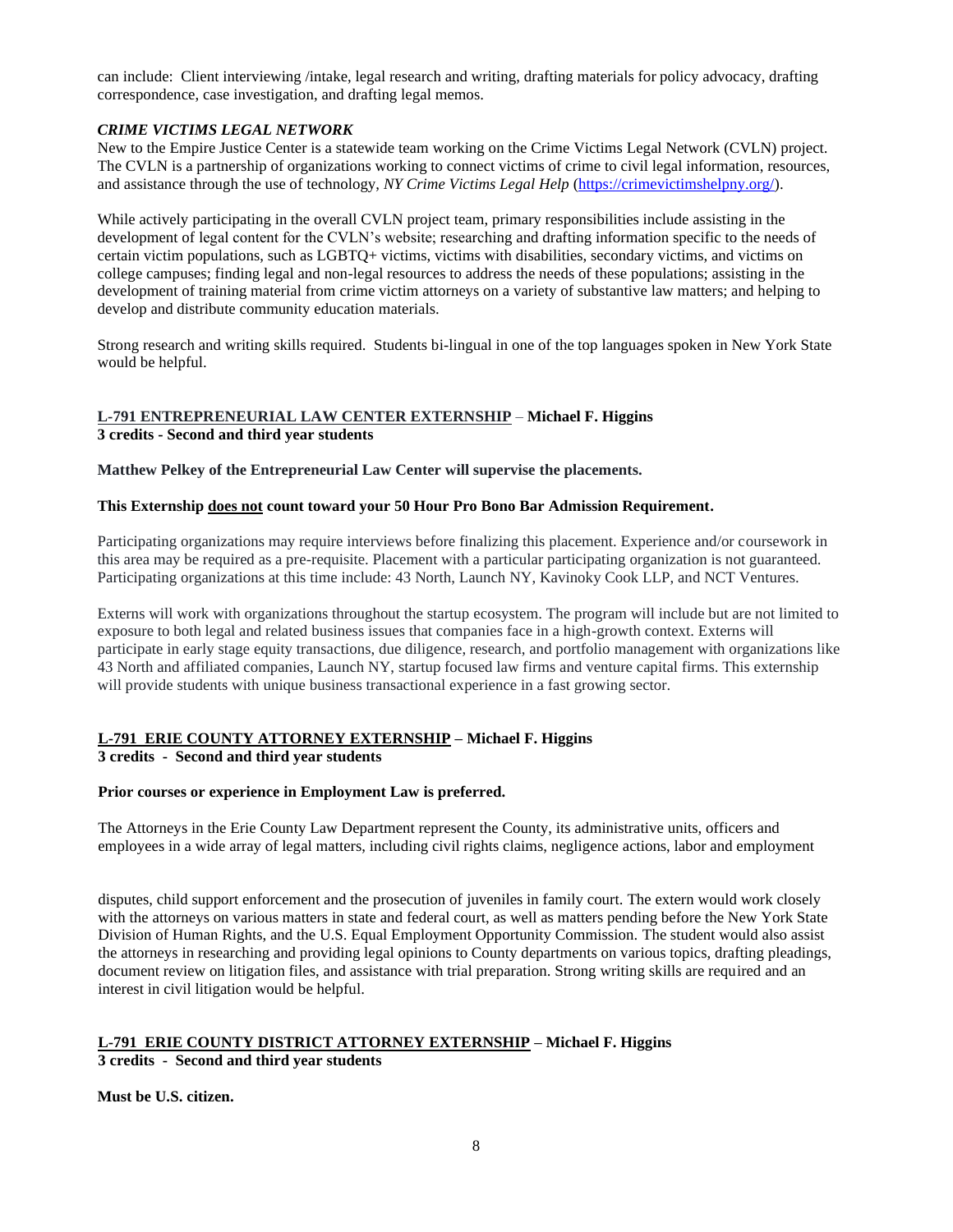#### **An interview and background investigation are required before beginning work in the office.**

#### **Strong interest in criminal law preferred.**

## **Please indicate if you have a preference for trial level, appellate work, or would like to be placed in the Domestic Violence Bureau.**

The Erie County District Attorney's Office prosecutes misdemeanor and felony crimes that occur in Erie County. As an extern, a second or third-year law student will have the opportunity to work closely with the Assistant District Attorneys in one or more bureaus. Such work will involve research and writing projects involving anything from simple questions of law to memoranda of a more involved nature. Externs will have the chance to work as support for Assistant District Attorneys conducting hearings and trials, or handling appeals. There will also be an opportunity to attend additional court proceedings, hearings and trials.

The Domestic Violence Bureau has an opportunity for an extern to be devoted to that department if the student has an interest in domestic violence prosecution.

# **L-791 ERIE COUNTY LABOR RELATIONS EXTERNSHIP – Michael F. Higgins**

**3 credits—Second and third year students**

#### **An interview with the Erie County Labor Relations Office is required to finalize this placement.**

Experience working on employment and labor law in a large government agency with multiple unions, departments and management levels. Improve your administrative law, develop hearing and collective bargaining skills while observing how this system works.

Externs will work with the Commissioner and the Deputy Director of Labor Relations for Erie County. Students will assist in: the investigation of employee grievances and Executive Law/SDHR and EEOC hearings; interviews with and preparation of witnesses for grievance and arbitration hearings and discrimination hearings; and attendance with input at grievance and arbitration hearings and administrative hearings. In addition, students may be asked to conduct research, write memoranda of law and respond to issues that arise in preparation for or during collective bargaining negotiations.

## **L-791 or L-797 EXPEDITED MATRIMONIAL PART – ERIE COUNTY SUPREME COURT EXTERNSHIP OR JUDICIAL EXTERNSHIP – Michael F. Higgins**

**3 credits – Second and third-year students**

## **This placement can be either an externship (for 2Ls or 3Ls) or a judicial externship (for 3Ls).**

In this specialized program, student externs or judicial externs will have the opportunity to experience working in the field of matrimonial law within the Court system, dividing their time between both the contested matrimonial section with hands on experience observing court conferences, motions and hearings and the uncontested matrimonial section with hands on experience following an action from start to finish becoming well versed in all necessary paperwork to complete a divorce on default. Each student will work directly under the supervision of a Court Attorney Referee. Also, students will have the opportunity to observe other court proceedings as well.

## **L-791 INTELLECTUAL PROPERTY EXTERNSHIP – Michael F. Higgins**

## **3 credits - Second and third year students**

#### *CONTRACTS*

UB Technology Transfer (formerly STOR) assists UB and its researchers in identifying, protecting, and licensing intellectual property. Under the supervision of UB Technology Transfer's Licensing Manager, externs will mainly be involved in drafting and negotiating contracts related to commercialization of technology invented by researchers at UB, and contracts related to industry sponsorship of research at UB.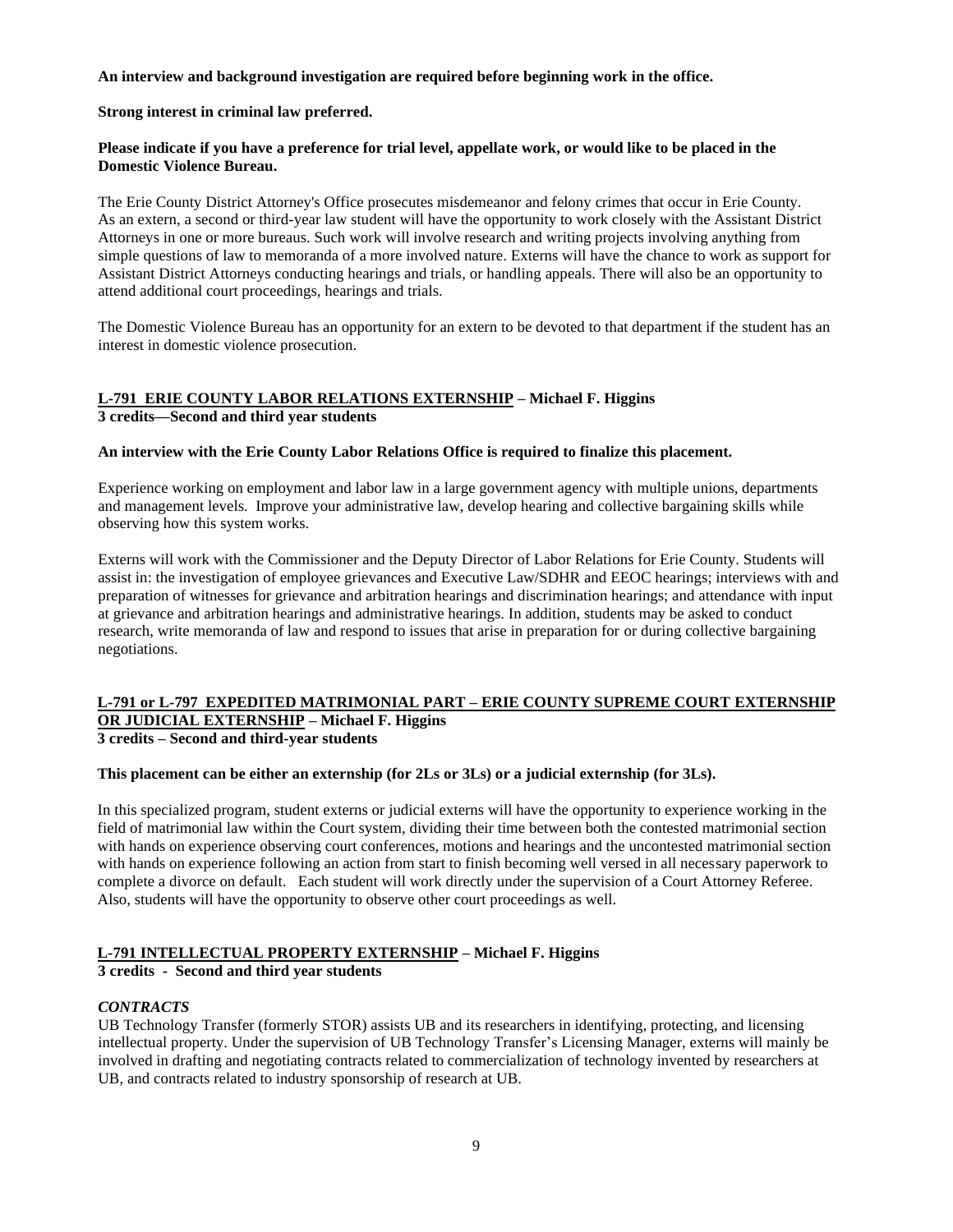Candidates will be exposed to technologies in the life sciences (biochemistry, biology, botany, cell biology, molecular biology, microbiology, zoology, medicine, pharmaceutical sciences, etc.), or in and physical sciences (chemistry, computer science, mathematics, physics, electrical engineering, etc.) but need not have formal scientific background. Prior exposure to patent law, contract law or entrepreneurial activity, would be advantageous. Candidates with a desire to work with intellectual property contracts are encouraged to apply.

## *PATENTS*

UB Technology Transfer (formerly STOR) assists UB and its researchers in identifying, protecting, and licensing intellectual property. Under the supervision of UB Technology Transfer's Intellectual Property Manager, externs will mainly be involved in assessing the patentability of technology disclosures received from researchers at UB.

Candidates must have a sufficient technical background in either life sciences (biochemistry, biology, botany, cell biology, molecular biology, microbiology, zoology, medicine, pharmaceutical sciences, etc.), or in physical sciences (chemistry, computer science, mathematics, physics, electrical engineering, etc.) in order to comprehend the technology they will be assessing (minimum requirement BS, but preferably MS or PhD). Prior exposure to patent law, particularly patent searching or patent opinion work, would be advantageous. Candidates with a desire to practice intellectual property law are encouraged to apply.

## *RESEARCH FOUNDATION*

The Research Foundation (RF) for The State University of New York (SUNY) is the largest, most comprehensive university-connected research foundation in the United States. RF supports more than \$1 billion in research activity annually, manages the SUNY research portfolio, and provides services that fuel innovation, move ideas and inventions into the marketplace and complement SUNY's efforts to cultivate entrepreneurship and revitalize the NY economy. **RF provides the Technology Transfer equivalent for all the SUNY campuses that do not have a dedicated campus technology transfer operation.** 

Under the supervision of the Assistant Director of Innovation Services, the extern will learn about the specific projects being undertaken by aiding in conducting patentability and market opportunity assessments for new technology disclosures, collaborating with outside patent counsel to protect new inventions, and in structuring licenses and other legal agreements to transfer patent and IP rights.

Candidates with a scientific or technical background are preferred; but not required. Prior exposure to patent law, contract law or entrepreneurial activity also preferred.

The Assistant Director of Innovation Services works out of the Albany office, however the extern will work out of the UB Technology Transfer office. Supervision will be done via the phone, email and possibly skype.

## **L-791 JOURNEY'S END REFUGEE SERVICES EXTERNSHIP – Michael F. Higgins 3 credits – Second and third year students**

**Students should have already taken or presently be enrolled in the Immigration Law or Refugee/Asylum Law course.** 

**Students should be self-starters, hard-working and committed to helping immigrants and refugees access legal services.** 

**This placement has a high amount of client contact.**

## **Proficiency in a foreign language is a plus, but not required.**

Journey's End is a § 501(c)(3) not-for-profit refugee resettlement organization that provides education, housing, employment, legal and interpreting services to all refugees and immigrants, regardless of ethnicity, origin or creed.

Immigration Legal Services Program at Journey's End seeks a legal extern who can contribute to building and sustaining our legal defense program. Externs will be expected to assist with legal research, case intake and petition preparation. Extern students will also be given the opportunity to observe legal consultation with clients and hearings at Immigration Court. The Immigration Legal Services program offers representation on a variety of affirmative and defensive immigration matters including: asylum, cancellation of removal, naturalization, adjustment of status (green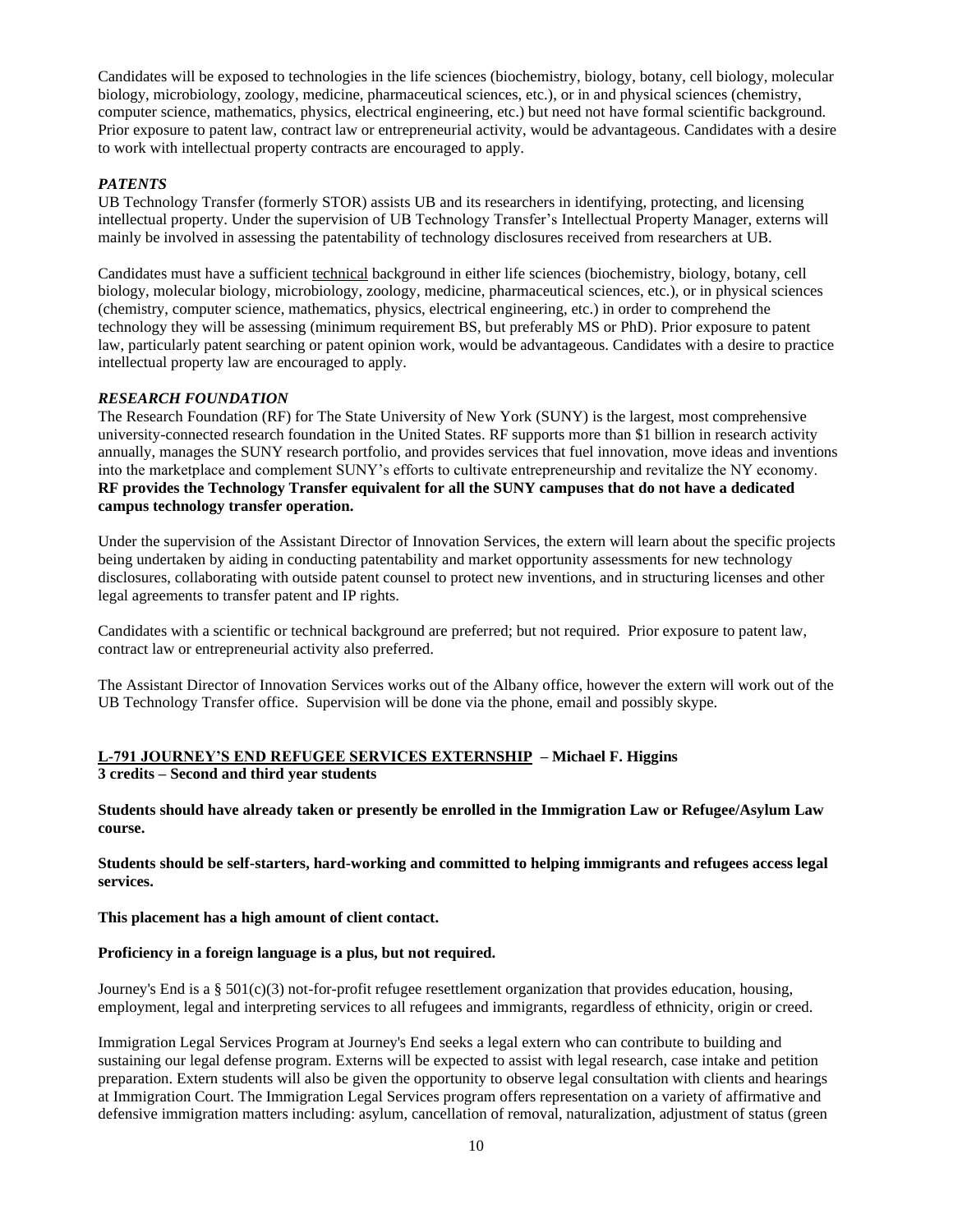cards), employment authorization and family reunification/immigrant sponsorship. Our program represents immigrants from all over the world, which means the extern must be culturally sensitive and able to adapt to the client's socioeconomic status, culture and needs. Staff interpreters will be provided for case intakes that are done in Arabic, Burmese, Nepali, etc.

The legal program was launched in 2010 to fill a gap in legal services available to immigrants in the Western New York region. To date, the program has served over 150 clients by representing them in Immigration Court and at USCIS adjudicatory interviews.

## **L-791 JUSTCAUSE EXTERNSHIP – Michael F. Higgins**

**3 credits – Second and third year students**

#### **Office Location: Rochester, NY**

JustCause's (formerly known as Volunteer Legal Services Project of Monroe County) mission is to improve the quality of life of low-income people in Monroe County, NY by providing legal assistance to resolve serious civil legal problems free of charge. Prior coursework is helpful but not required; training will be provided.

Various opportunities are below and efforts will be made to give students exposure to additional areas of law as time allows.

#### *HEALTH UNIT - WILLS, POWERS OF ATTORNEY, ADVANCED DIRECTIVES*

The law student will assist the staff attorney with programs serving persons living with HIV/AIDS, LGBTQ persons, older adults and the disabled, specifically with preparing wills, powers of attorney, and health care proxies. Typical assignments include: prepare memos, letters and documents; prepare case files for referral to volunteer attorneys including writing referral memos and letters; assist staff attorneys with clinics, meetings, seminars, community outreach; and, conduct client intake online, by phone or in person including checking all possible conflicts, determining financial and case type eligibility and determining if there is a legal problem.

## *FAMILY UNIT - CUSTODY, VISITATION, DIVORCE*

The extern will work with experienced staff paralegals and a staff attorney to conduct client intake and observe/participate in client appointments for domestic violence divorces and other related family law matters such as support and custody, etc.; assessing each case based on the client's needs; assist with brief service clinic matters in determining the feasibility of filing Family Court custody or visitation petition and assist in assessing each case based on the client's needs; and, assist volunteers attorney in providing brief service which includes completing an appropriate petition (as needed). The Family Law Staff Attorney would also be open to discussing further family law issues in greater detail or providing the extern with additional resources and training on any type of family law issue or regarding domestic violence in general, as desired.

## *TENANT DEFENSE PROJECT [TDP]*

An extern is needed to assist clients facing eviction, both in and outside of court. The law student will assist with client intake in the Monroe County Special COVID Intervention Part (SCIP) at the Hall of Justice on Wednesdays and town and village courts in Monroe County at various dates and times. Externs will also assist with returning calls on the Tenant Defense Project Hotline and screening clients that have upcoming court appearances to determine potential defenses.

This opportunity will allow the student to work with attorneys in the quick preparation and representation of cases, negotiating stipulations, writing up stipulations, making appropriate follow-up referrals for clients, taking care of follow-up paperwork and recordkeeping back at the office, researching and drafting memoranda, data entry, and debriefing with the TDP team.

Law students are able to appear in landlord tenant court under a practice order with attorney supervision.

#### *IMMIGRATION*

The law student would work on matters including: asylum, permanent residence applications, naturalization, adjustment of status, family preparedness, Temporary Protected Status (TPS), Motions to Change the Court Venue, and Freedom of Information Act (FOIA) requests. Our program represents low-income immigrants and holds ongoing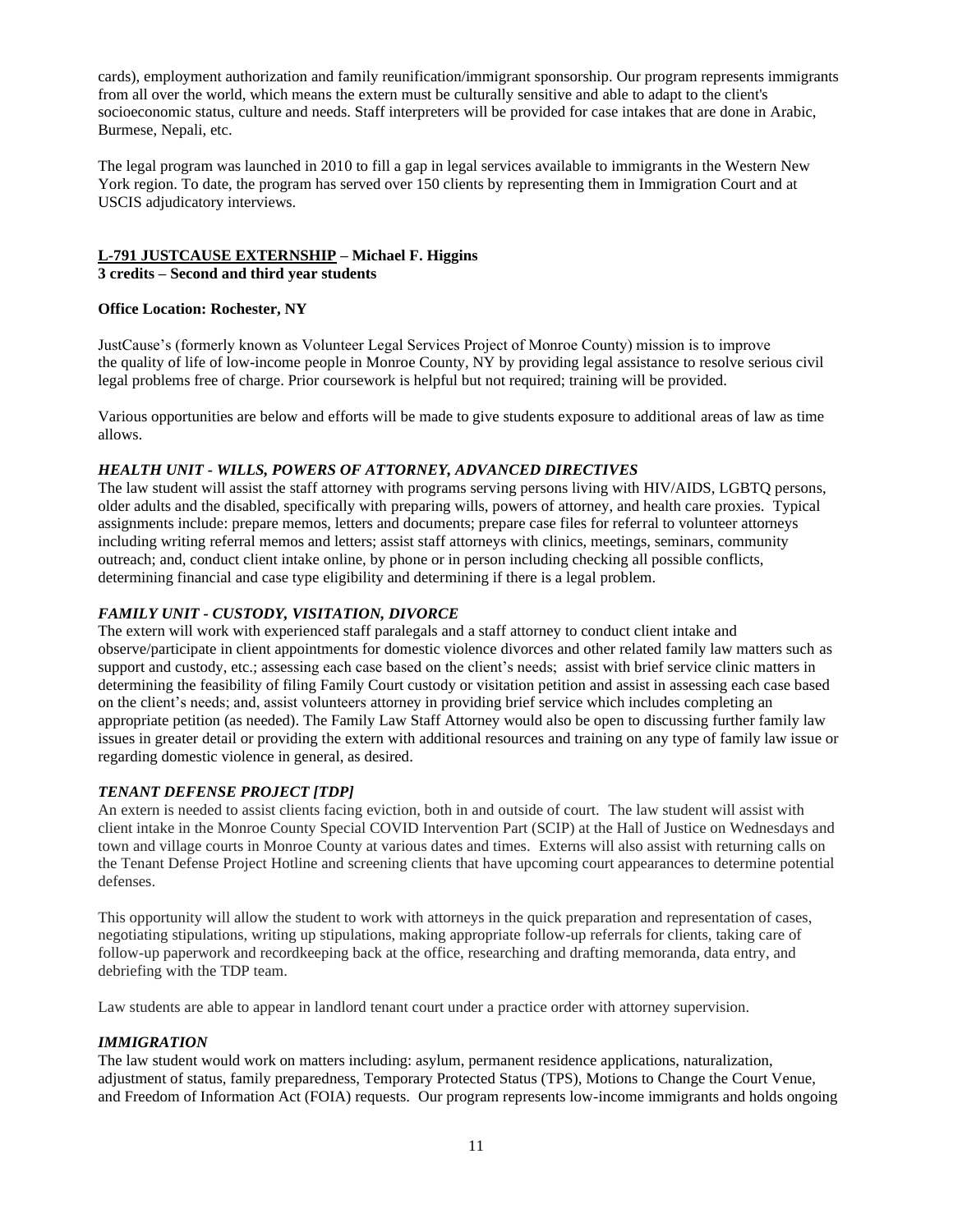legal clinics for migrant farmworkers and refugees. While interpreters are provided, a second language is helpful but not required.

#### *7TH JUDICIAL DISTRICT HELP CENTER - VIRTUAL & IN PERSON AT THE HALL OF JUSTICE*

Many individuals lack the necessary information about court procedures to adequately access justice. The Help Center provides free legal information, assistance, and referrals to unrepresented litigants at the Hall of Justice Law Library. Needs center around Small Claims Court, starting a lawsuit, debt collection, landlord/tenant and other pro se assistance. The Help Center does not provide legal advice.

Students must be available to cover at least two Help Center shifts per week as part of the externship. Law librarians and JustCause staff are onsite to assist as needed.

## **L-791 KALEIDA HEALTH - LABOR & EMPLOYMENT LAW EXTERNSHIP – Michael F. Higgins 3 credits – Second and third year students**

**Documentation of a negative PPD (tuberculosis skin test) within one year prior to externship is required. Externs can get this screening done through Kaleida by appointment. In addition, documentation of a flu shot or wearing of a face mask at all times in the office while at the hospital is required. Lastly, a record of all vaccinations is also required.** 

#### **This Externship does not count toward your 50 Hour Pro Bono Bar Admission Requirement.**

Externs will work under the Director of Strategic Initiatives at Kaleida Health, an attorney as well as two other attorneys in the Human Resources Department. Kaleida Health is the largest healthcare provider in Western New York, serving the area's eight counties with state-of-the-art technology and comprehensive healthcare services. Its expert, compassionate healthcare professionals are committed to providing the best possible outcomes and experience for patients and visitors. More than one million sick or injured patients choose a Kaleida Health facility annually, including [Buffalo General Medical Center/](http://www.kaleidahealth.org/BGMC)[Gates Vascular Institute,](http://www.kaleidahealth.org/gvi/) [DeGraff Memorial Hospital,](http://www.kaleidahealth.org/DeGraff/) [Millard Fillmore](http://www.kaleidahealth.org/Suburban/)  [Suburban Hospital,](http://www.kaleidahealth.org/Suburban/) an[d Women & Children's Hospital of Buffalo.](http://www.wchob.org/)

[Accredited by Det Norske Veritas \(DNV\) Healthcare, Inc.,](http://www.kaleidahealth.org/kyi/about/accreditation.asp) Kaleida Health also provides important services through two long-term care facilities, over 80 outpatient clinics, including school-based health centers, and home health care through the [Visiting Nursing Association of WNY, Inc.](http://www.vna-wny.org/) In addition, Kaleida Health's hospitals support residency training programs of the University at Buffalo School of Medicine and Biomedical Sciences, training more than 700 residents each year. Kaleida Health boasts a workforce of close to 10,000, over 7000 of which are unionized.

Student externs will assist in: the investigation of employee and union grievances, charges and complaints; interviews with and preparation of witnesses for hearings; and representation at hearings. In addition, students may be asked to conduct research, write memos and respond to issues that arise in preparation for or during collective bargaining negotiations, administrative agency hearings, NLRB Charges and the like.

Primary workplace is the Larkin Bldg, 726 Exchange, Suite 220, Buffalo, NY 14210, but will need to travel to other sites, including the hospitals as needed.

# **L-791 LEGAL AID BUREAU OF BUFFALO EXTERNSHIP – Michael F. Higgins**

**3 credits - Second and third year students**

## *APPEALS AND POST-CONVICTION UNIT EXTERNSHIP*

**Must have strong writing skills, and have taken a course in criminal practice, such as criminal procedure, or be enrolled concurrently in a criminal practice course. Completion of a class in evidence or equivalent classes or experience is preferable.** 

The Legal Aid Bureau of Buffalo, Inc. is a not-for-profit agency located in downtown Buffalo that provides legal services for indigent criminal defendants who have been convicted of felonies in Cattaraugus, Erie, Genesee and Orleans County superior courts (Supreme and County Court). The clients' convictions range from such comparatively minor crimes as criminal possession of stolen property or driving while intoxicated to and including burglary, robbery, sexual assault, and murder. The Appeals and Post-Conviction Unit of the Legal Aid Bureau, Inc. consists of a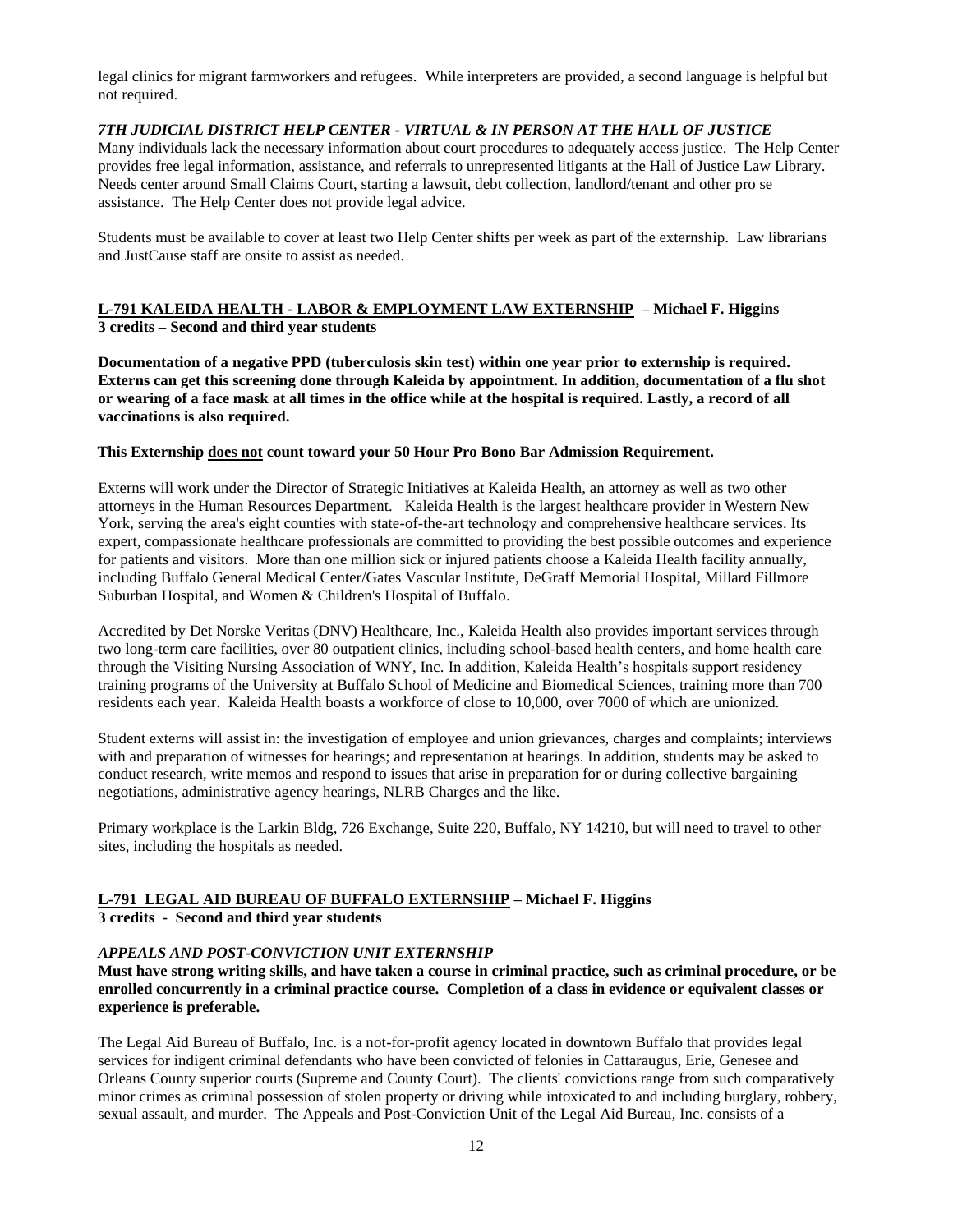supervising attorney, a managing attorney and eleven staff attorneys, along with various support personnel. The duties of the staff attorney in each case consist of reading the transcript of the trial-level proceedings, discerning viable legal issues, researching those issues, communicating with the client about his or her case, drafting an appellate brief for filing in the Appellate Division, reviewing the District Attorney's respondent's brief, preparing a reply brief, and arguing the case before the Appellate Division.

An extern working in the Appeals and Post-Conviction Unit of the Legal Aid Bureau, Inc. would be assigned to work under the supervision of a staff attorney. The student and the staff attorney would both read the transcripts with an eye to finding viable issues for appeal. The student would be expected to research those issues and draft the statement of facts and various points in the brief; all of this written work would be reviewed and edited by the attorney. The Legal Aid Bureau, Inc. would secure a "practice order" from the Appellate Division to enable the extern to argue the case before the five-justice Appellate Division.

## *CIVIL UNIT EXTERNSHIP*

The Legal Aid Bureau provides legal representation to indigent persons throughout Western New York. The Civil Unit assists with housing problems, family law matters, employment issues, and a range of financial well-being issues. Additionally, the Civil Unit has a number of projects concentrating on foreclosure prevention, reentry assistance, immigrant and refugee services, and veteran services.

Externs are assigned to staff attorneys and work directly with them on specific cases. Students will have the opportunity to interview clients, conduct legal research, and accompany attorneys to hearings and administrative proceedings.

## *THE COORDINATED REFUGEE/ASYLEE LEGAL SERVICES PROJECT (CRLS)*

Through this Project, which began in July 2014, seven civil legal services partners aim to provide culturally and linguistically appropriate legal services to Refugee and Asylee Communities. Buffalo is already reaping the rewards of expanded cultural, culinary, and artistic contributions in revitalized neighborhoods through the arrival of many refugee communities. The three main goals of the CRLS Project include: 1) supporting Refugee/Asylee Community empowerment; 2) improving Legal Partners' capacity to serve refugees and asylees; 3) strengthening the network of service providers to benefit refugee and asylee communities; and 4) providing direct legal assistance to individuals and communities as a whole.

The Extern will have the opportunity to work on a variety of civil legal services issues, involving housing, family, employment, health and education, and income/consumer matters. The knowledge of a language in addition to English is particularly helpful. Opportunities will include, but are not limited to performing legal research, interviewing clients, participating in outreach events and legal trainings, attending court appearances with staff counsel.

## *CRIMINAL DEFENSE UNIT EXTERNSHIP*

The criminal unit provides public defense for persons being prosecuted in Buffalo City Court. The bulk of an extern's work here will be in observing Part 1 and Part 2 arraignments, felony hearings, jury selection and trials.

## **L-791 LEGAL AID SOCIETY OF ROCHESTER -- Michael F. Higgins**

## **3 credits – Second and third year students**

The Legal Aid Society of Rochester provides direct legal services across several different practice areas to low and moderate income residents in Greater Rochester & Monroe County. As interns/externs at the Legal Aid Society, students will gain hands on legal experience and direct exposure to courts and administrative agencies.

**Special consideration will be given to candidates with prior public interest experience and/or plan to pursue a career in public interest.**

## **An application and interview are required for all units to finalize placement.**

## *ATTORNEY FOR THE CHILD*

Provides representation to children ages birth through 21 in Family Court proceedings, including custody, child abuse and neglect, juvenile delinquency and PINS. Extern duties include interviewing clients, researching and drafting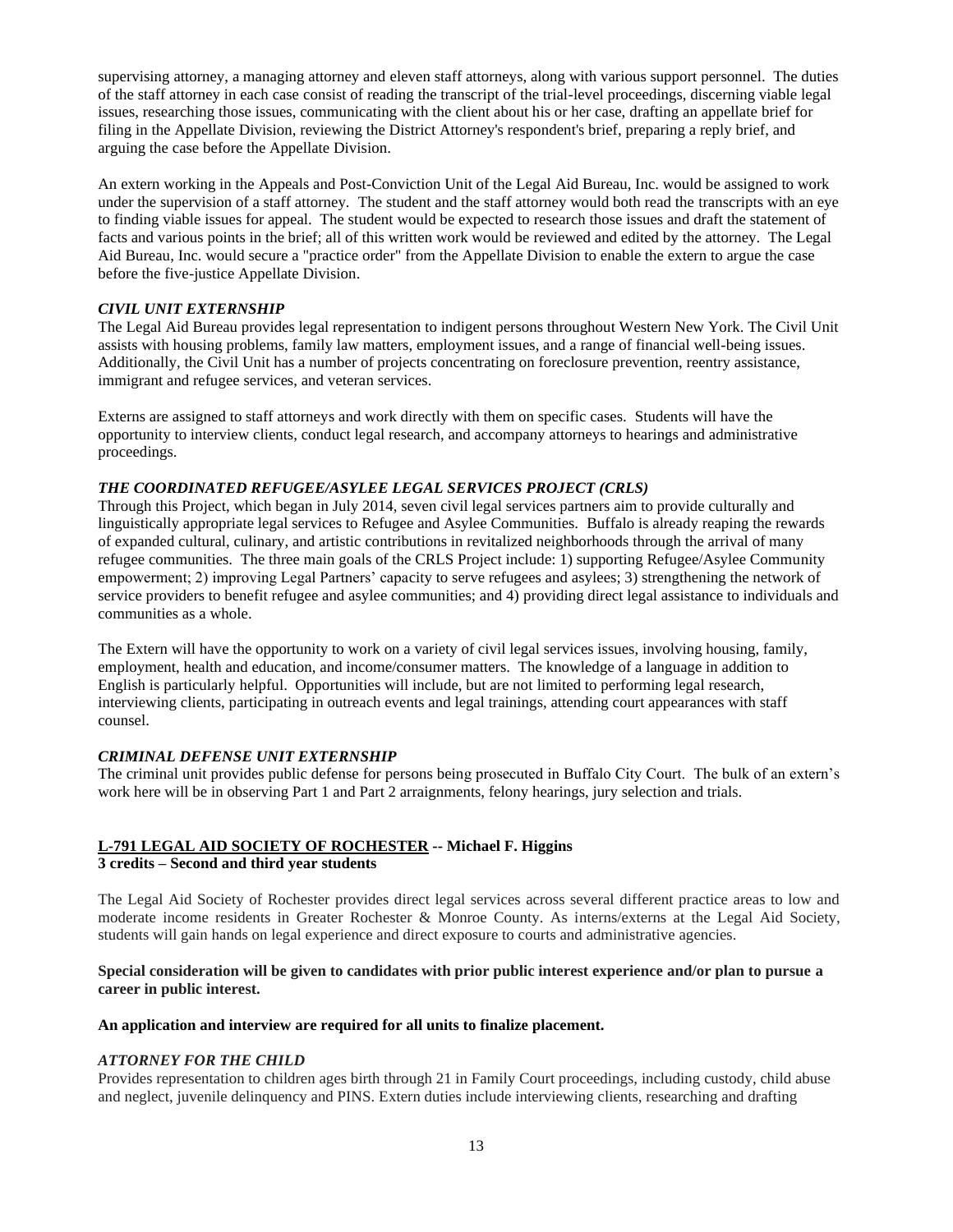memoranda and orders, assisting with preparation of trials and hearings, filing, copying and attending court appearances.

## *EDUCATION LAW UNIT*

Provides representation to children K-12 and their parents related to their rights in school, from general education due process rights to special education civil rights. Extern duties include researching and drafting memoranda, assisting with projects, copying, filing and assisting with hearing preparation.

#### *FAMILY LAW UNIT*

Provides representation to adults in Supreme and Family Court including divorce, family offense proceedings, child support and custody. In this unit, law students are able to appear in court under a practice order with attorney supervision. Extern duties include interviewing clients, researching and drafting memos and orders, assisting with preparation of trials and hearings, filing, copying and attending court appearances.

#### *HOUSING AND CONSUMER LAW UNIT*

Provides representation in bankruptcy proceedings, foreclosure proceedings, evictions, real estate transactions and consumer credit matters. In this unit, law students are able to appear in landlord tenant court under a practice order with attorney supervision. Extern duties include interviewing clients, researching and drafting memoranda, data entry, filing, copying, assisting with projects and attending court appearances.

#### *IMMIGRATION UNIT*

Provides representation in removal proceedings, family unit petitions, and immigration consequences of criminal charges. Extern duties include interviewing clients, drafting memoranda, researching country conditions, and attending hearings.

## **L-791 MONROE COUNTY DISTRICT ATTORNEY EXTERNSHIP – Michael F. Higgins 3 credits – Second and third year students**

**Office location: Rochester, NY**

**Must be U.S. citizen.**

**An interview and background investigation are required before beginning work in the office.**

#### **Strong interest in criminal law preferred.**

#### **Indicate if you'd like to work exclusively in the Special Victims Unit.**

The Monroe County District Attorney's Office, **in Rochester,** prosecutes misdemeanor and felony crimes that occur in Monroe County. As an extern, a second or third-year law student will have the opportunity to work closely with the Assistant District Attorneys in one or more bureaus. Such work will involve research and writing projects involving anything from simple questions of law to memoranda of a more involved nature. Externs will have the chance to work

as support for Assistant District Attorneys conducting hearings and trials, or handling appeals. There will also be an opportunity to attend additional court proceedings, hearings and trials. Additional responsibilities include preparing discovery, filing, listening to jail calls, and victim/witness contact.

The Special Victims Unit deals specifically with sex crimes, child abuse and elder abuse, as well as some work in the integrated domestic violence court. If you are interested in prosecution of these types of crimes indicate that you'd like to be assigned to this unit exclusively.

#### **L-791 MONROE COUNTY PUBLIC DEFENDER EXTERNSHIP – Michael F. Higgins 3 credits - Second and third year students**

**Office location: Rochester, NY**

**Students must be interested in a career as a trial attorney.**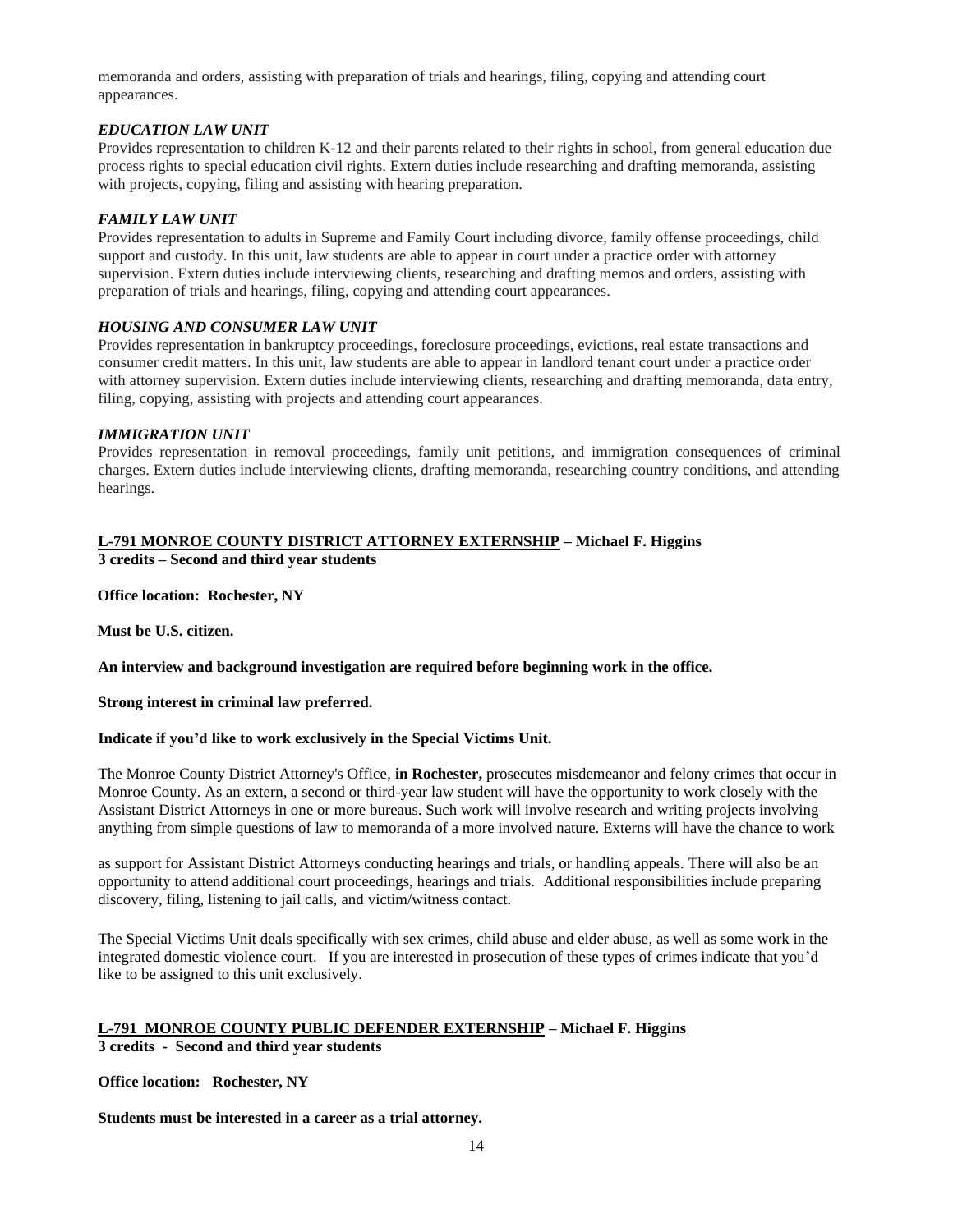#### **Previous courses or experience in criminal law helpful.**

The Monroe County Public Defender's Office, **in Rochester**, handles criminal cases (ranging from violations to murder), and family court matters in which the litigant is entitled to assigned counsel. The Office represents indigent people through all stages from initial investigation through final appeal and employs 59 attorneys. Each year the office handles approximately 27,000 cases. An extern will be assigned to work directly with a criminal trial attorney who handles violent felony offenses and major drug crimes, but may be asked to handle assignments for other attorneys from time to time. Externs will be asked to handle in–office assignments such as legal research, contacting witnesses, and reviewing evidence in preparation for hearings and trial. Externs will also have the opportunity to work outside the office with the attorney, conducting investigations, going into the jail to meet new clients, meeting with judges, and going to court appearances.

## **L-791 NEIGHBORHOOD LEGAL SERVICES – Michael F. Higgins**

**3 credits – Second and third year students**

#### **Strong research and writing skills and an interest and/or background in social justice issues is required.**

#### **Fluency in other languages is preferred, but not required.**

#### *HEALTHY HOMES EXTERNSHIP*

Students enrolled in the Healthy Homes Externship will do distinctive, multifaceted advocacy for low-income Erie County residents most impacted by unhealthy housing. Home-based health hazards are a significant problem in Buffalo and in Erie County. High poverty rates, aging housing stock, and a high population of renters create severe health risks for families residing in substandard housing. Lead poisoning causes neurological damage, developmental delays, learning disabilities, memory loss, attention deficit, hyperactivity, behavioral disorders, and intellectual impairment. These impacts result in lost earning capacity, and increased medical and educational costs. Similarly, medical interventions related to asthma, carbon monoxide poisoning, and other home-related injuries are closely linked to substandard housing, and disproportionately impact communities of color and low-income families. Students will work in the offices of Neighborhood Legal Services interviewing low-income tenants who have called on the Healthy Homes hotline because their landlords have not made necessary repairs. Students will receive training on landlord/tenant and housing law and on client interviewing skills. Working under the supervision of Neighborhood Legal Services attorneys, students will work to negotiate settlement agreements, conduct legal research, draft client letters and pleadings, and learn advocacy skills designed to improve housing conditions for low-income tenants.

#### *PUBLIC BENEFITS EXTERNSHIP*

## **An interview with Neighborhood Legal Services, Public Benefits Unit is required to finalize this placement.**

The mission of Neighborhood Legal Services, Inc. is to provide free civil legal services to the low-income and disabled populations in Erie County. The Public Benefits unit's target population is one that has hit the bottom of its financial safety net. These are families and individuals who have virtually no resources left. NLS provides its clients assistance in obtaining: monthly cash assistance to provide them some income; food stamps (SNAP benefits) in order to eat; Medicaid to obtain care when they get sick; and a variety of other public benefits available for people who need them. In addition to keeping the doors of access open to applicants for assistance, Public Benefits Unit advocates stand ready to assist recipients of benefits threatened with termination.

Externs will be responsible for legal research and writing in the area of public benefits law. The extern will also have the opportunity to be involved in negotiations with our local Department of Social Services, attend coalition meetings, interview clients and community groups, draft legal materials for low-income clients and draft relevant legal memos.

## **L-791 NEW YORK STATE ATTORNEY GENERAL'S OFFICE EXTERNSHIP – Michael F. Higgins 3 credits - Second and third year students**

**Candidates must submit an online application with two references before beginning work in the office. Simultaneous employment, volunteer or clinic activities will be subject to a conflict check and approval by the AG's office**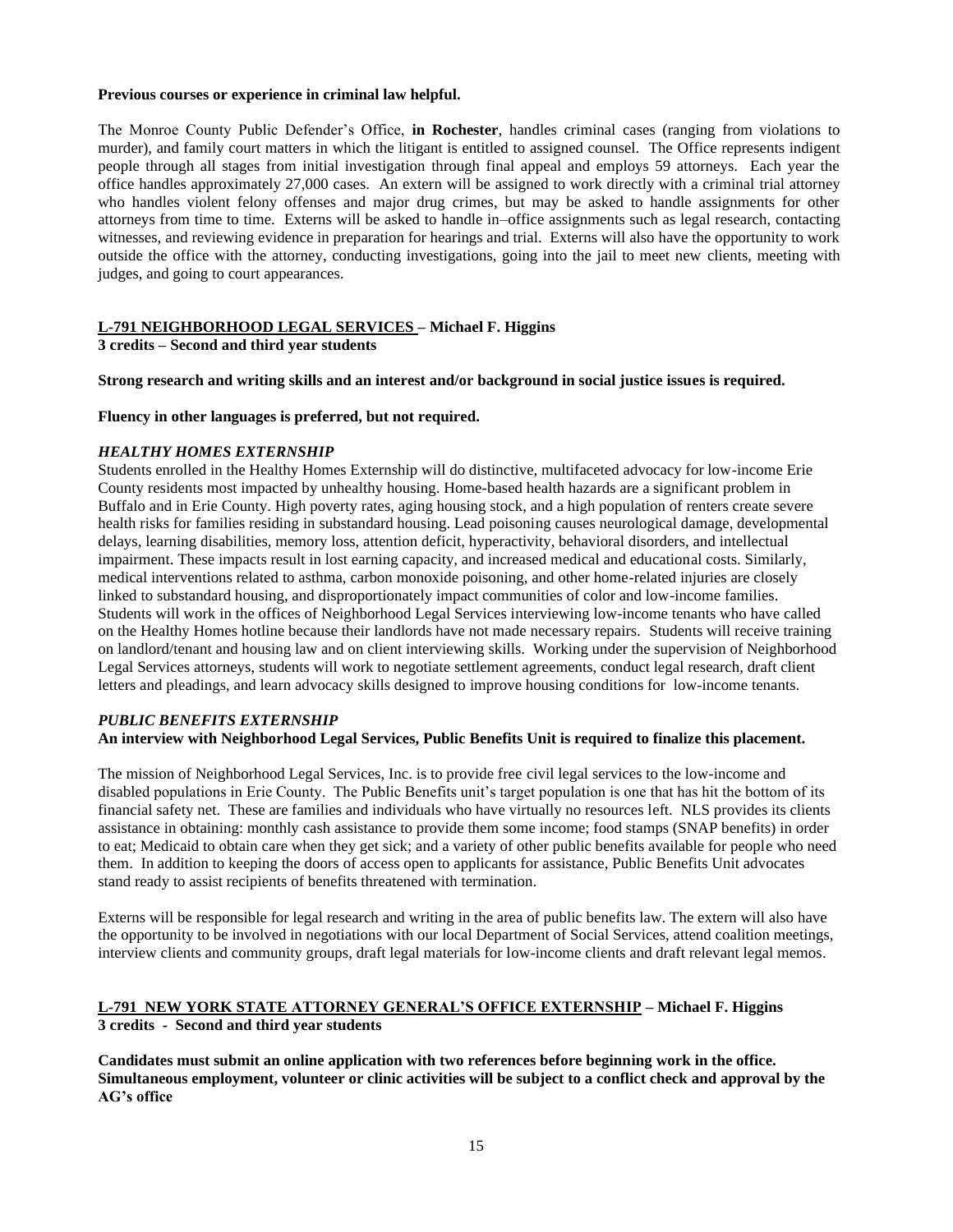#### **An interview and background investigation are required before beginning work in the office.**

## *GENERAL POSITION WITH STATE COUNSEL*

#### **Office locations: Buffalo and Rochester, NY**

## **Interest in federal civil litigation and constitutional issues helpful. One-third of federal cases are prisoners' complaints.**

As an extern with the Division of State Counsel of the New York State Attorney General's Office, the students will gain a practical understanding of litigation practice, as much of the work includes conducting legal research, responding to discovery demands, drafting pleadings, motions, affidavits and memoranda of law, as well as attending client depositions, drafting interrogatories and attending court appearances with attorneys. The Division of State Counsel of the New York State Attorney General's Office defends state employees and agencies in state and federal courts.

#### *ENVIRONMENTAL PROTECTION BUREAU*

#### **Office location: Buffalo, NY**

## **Pre-requisite: Students should be have a foundation in social justice law, environmental law, administrative law, and/or bankruptcy law. Please consult with Ms. Dawn Skopinski to determine if you are appropriately qualified at skopinsk@buffalo.edu.**

This externship allows students to work with legal and science staff in the Environmental Protection Bureau of the New York State Attorney General's Buffalo Regional Office. The Buffalo EPB litigates on behalf of the public and state agencies, notably the Department of Environmental Conservation. You will become involved in hands-on litigation and learn the skills necessary to initiate, or defend, an action in Court. The Buffalo EPB is regularly involved in environmental justice and public nuisance issues, as well as state-wide and national environmental litigation. Concrete subject areas include energy, hydro-fracking, environmental waste disposal, lead poisoning, public health, air and water quality issues. You will develop legal writing and research skills, learn organization and analytical methods and work under the direct supervision of EPB attorneys.

#### **L-791 NEW YORK STATE LEGISLATIVE EXTERNSHIP – Michael F. Higgins 3 credits – Second and third year students**

## *ASSEMBLYMEMBER KAREN MCMAHON*

Externs will work with Assemblymember Karen McMahon, who represents parts of Western New York and who is also an attorney. Externs will assist in constituent services, as well as perform occasional research and otherwise participate in the legislative functions of the District Office.

## *ASSEMBLYMEMBER MONICA P. WALLACE*

Externs will work with Assemblymember Monica Piga Wallace, who represents parts of Western New York and who is also an attorney and UB faculty member. The work will consist of researching legal and policy-related questions and drafting memoranda and proposed legislation on cutting-edge issues. Students will also interact with constituents, community advocates, and lobbyists. Students will attend and observe legislative proceedings if the assembly is in session. This is a unique opportunity to gain invaluable insight into the state legislative process.

#### *SENATOR SEAN M. RYAN*

The legal extern will work directly with the Senator, his Chief of Staff, and his Legislative Director. The legal extern will be responsible for legal and legislative research, and will assist with drafting legislation and letters relevant to New York's 60th Senate District. They will also attend meetings with, and on behalf of the Senator. They will be expected to become familiar with the legislative process of New York State. The extern may receive a long term research project to be completed by the end of the term. Some issue areas important to Senator Ryan include: fair economy, fair wages, affordable housing, labor, environmental sustainability and protection.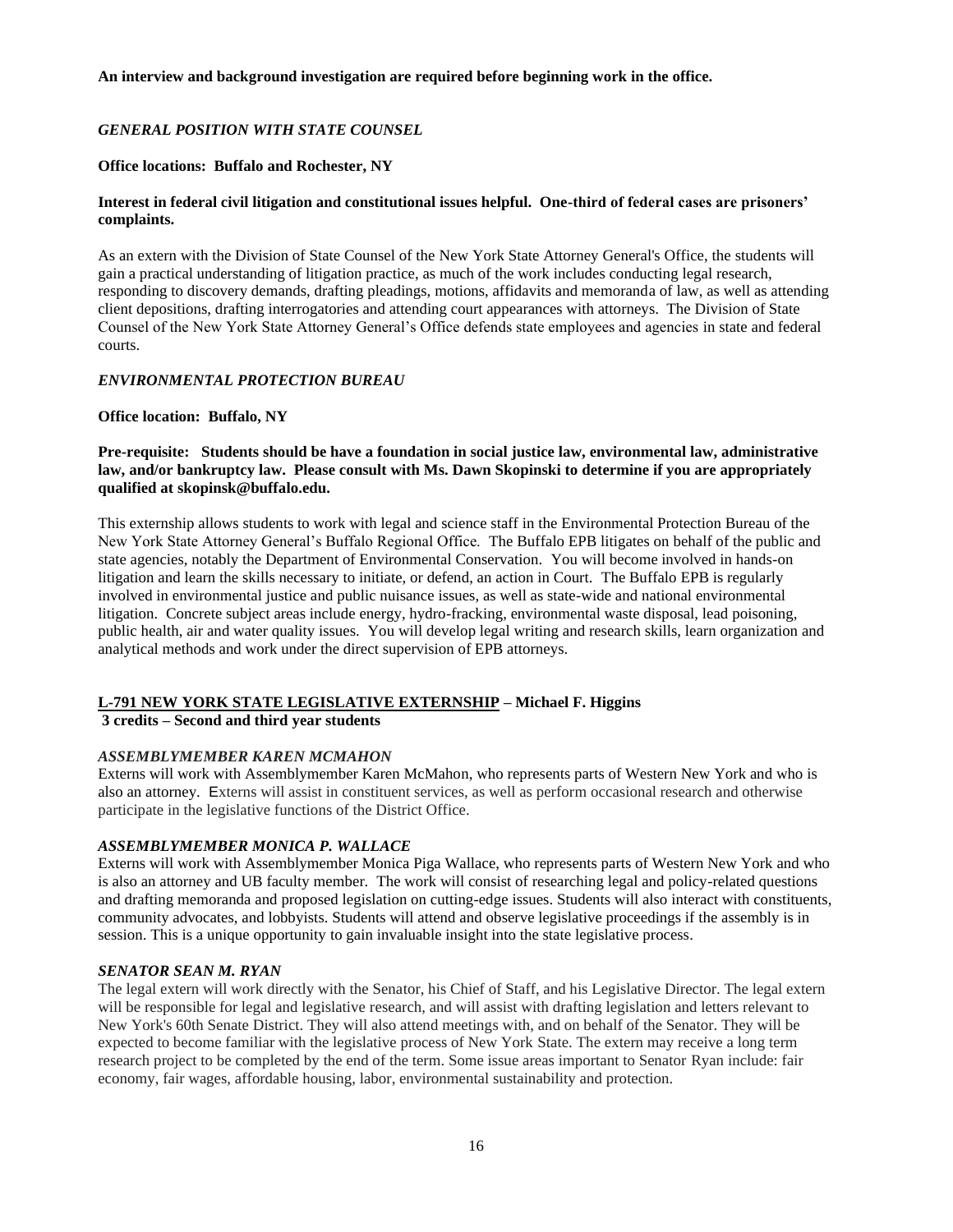## **L-791 NEW YORK STATE LIQUOR AUTHORITY EXTERNSHIP – Michael F. Higgins 3 credits - Second and third year students**

## **Students cannot hold a liquor license, work or have any interest in a licensed establishment, or hold public office.**

## **An online application submitted via the NYS Internship Portal and interview with the NYS Liquor Authority are required to finalize this placement.**

The State Liquor Authority is a state agency that has two main functions: issuing licenses and ensuring compliance with the Alcoholic Beverage Control (ABC) Law for the purpose of regulating the manufacture, distribution and sale of alcoholic beverages within New York State. The Authority's Licensing Bureaus are responsible for the processing of permits and licenses required by the ABC Law. The Enforcement and Legal Bureaus work with local law enforcement agencies to uphold the law and bring administrative disciplinary actions against licensees who violate the law. The Legal Bureau consists of prosecutors who represent the agency in disciplinary cases, as well as attorneys who handle the general legal affairs of the agency.

As an extern, the law student will obtain experience performing the following tasks: reviewing and evaluating investigative reports and police referrals to determine whether disciplinary action should be taken against a licensee; under the supervision of an attorney, prosecuting disciplinary charges at administrative hearings; preparing case summaries for review by the Members of the Authority; assisting staff attorneys with other projects, such as rulemaking and drafting Authority decisions, and researching in a variety of areas of law, such as criminal, administrative, ethics, contracts, FOIL, civil and appellate practice, etc.

## **L-791 NEW YORK STATE OFFICE OF THE INSPECTOR GENERAL EXTERNSHIP**

**– Michael F. Higgins**

**3 credits – Second and third year students**

#### **An online application submitted via the NYS Internship Portal, interview and background investigation are required to finalize this placement.**

#### **Students should be highly motivated, detail-oriented and possess excellent written and oral communication skills.**

The New York State Office of the Inspector General investigates allegations of corruption, fraud, criminal activity, conflicts of interest or abuse in State agencies within its jurisdiction. The Buffalo office generally covers State agency offices located east of Syracuse, including Rochester, Buffalo and surrounding areas.

An extern will work under the supervision of the legal staff. All case-related information and knowledge obtained in the performance of these duties will be treated as confidential information.

An extern will compile and analyze documents; conduct legal research and draft legal documents for staff attorneys; proofread and cite check; draft correspondence to other state, local and federal agencies; perform research for the entire staff, including investigators, attorneys and auditors; assist staff with miscellaneous tasks as requested; and create databases, input data and analyze the data accordingly.

## **L-791 NEW YORK STATE UNITED TEACHERS (NYSUT) – LEGAL DEPARTMENT – WESTERN NY EXTERNSHIP – Michael F. Higgins**

**3 credits – Second and third year students**

**Pre-requisite: Labor or Employment Law course or equivalent experience.**

**An interview will be required before being placed in this office.**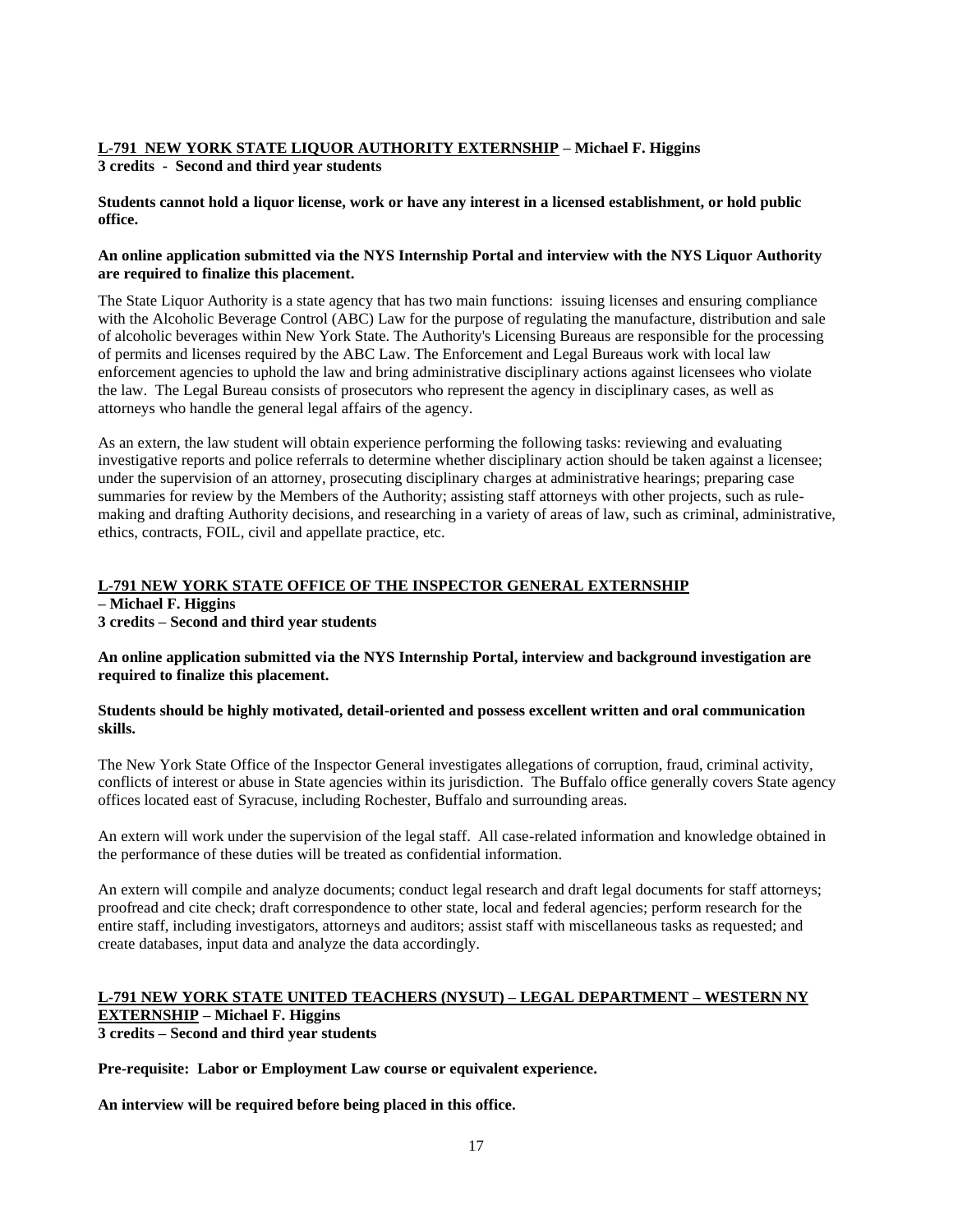#### **Student must have a demonstrated interest in Labor/Employment and Education Law.**

## **This Externship does not count toward your 50 Hour Pro Bono Bar Admission Requirement.**

NYSUT is the largest labor union in New York State and represents teachers, professionals and other employees primarily employed in education and the public sector, but also in other fields and the private sector. The NYSUT Legal Department brings legal actions to protect member rights and represents employees in disciplinary, judicial and administrative proceedings. The student would be asked to do research involving the Education Law, the Taylor Law, National Labor Relations Act, and a large variety of other employment law subjects; assist in drafting pleadings, discovery demands and responses, motions, and memorandum of law; and would be exposed to traditional labor relations questions, collective bargaining negotiations, and contract interpretation issues and disputes. The student will have the opportunity to accompany attorneys at disciplinary hearings, arbitrations, legal proceedings, client meetings, and litigation prep meetings.

## **L-791 NIAGARA COUNTY DISTRICT ATTORNEY EXTERNSHIP – Michael F. Higgins**

**3 credits – Second and third year students**

**Office location: Lockport, NY**

**ONLY U.S. Citizens may apply.**

**An interview and background investigation are required before beginning work in the office.**

**Students are not permitted to hold employment at another law office that does criminal work during the externship.**

## **Strong interest in criminal law preferred.**

The Niagara County District Attorney's Office prosecutes crimes which occur in Niagara County in city and town courts and in Niagara County Court. Externs in the office will work with Assistant District Attorneys in the Lockport Office and in lower courts. Externs can observe proceedings in County Court, including hearings, trials, arraignments, and sentencings. Projects will include legal research and writing, including writing memoranda and answering motions. Externs will also work with attorneys preparing for trials or hearings, and may be able to obtain a practice order at the District Attorney's discretion.

#### **L-791 NIAGARA FRONTIER TRANSPORTATION AUTHORITY – GENERAL COUNSEL EXTERNSHIP – Michael F. Higgins**

**3 credits – Second and third year students**

**ONLY U.S. Citizens may apply.**

## **An interview, background investigation and drug test are required before beginning work in the office.**

The NFTA is a public benefit corporation committed to providing efficient and professional bus, air and rail transportation services that enhance the quality of life in the Buffalo Niagara region. As an extern with the NFTA's Office of General Counsel, the student will perform research and writing projects, attend court and arbitration proceedings with the attorneys, and obtain experience in areas such as negligence litigation, labor and employment law (including the negotiation of collective bargaining agreements), aviation law, environmental compliance and litigation, landlord-tenant and real property transactions, procurement and contracting issues, condemnation and relocation proceedings, risk management and insurance, intellectual property, bonds and finance, secured transactions, commercial relationships, and corporate and legislative concerns.

#### **L-791 PRISONERS' LEGAL SERVICES OF NEW YORK EXTERNSHIP – Michael F. Higgins 3 credits – Second and third year students**

**An interview with Prisoners' Legal Services of New York is required to finalize this placement.**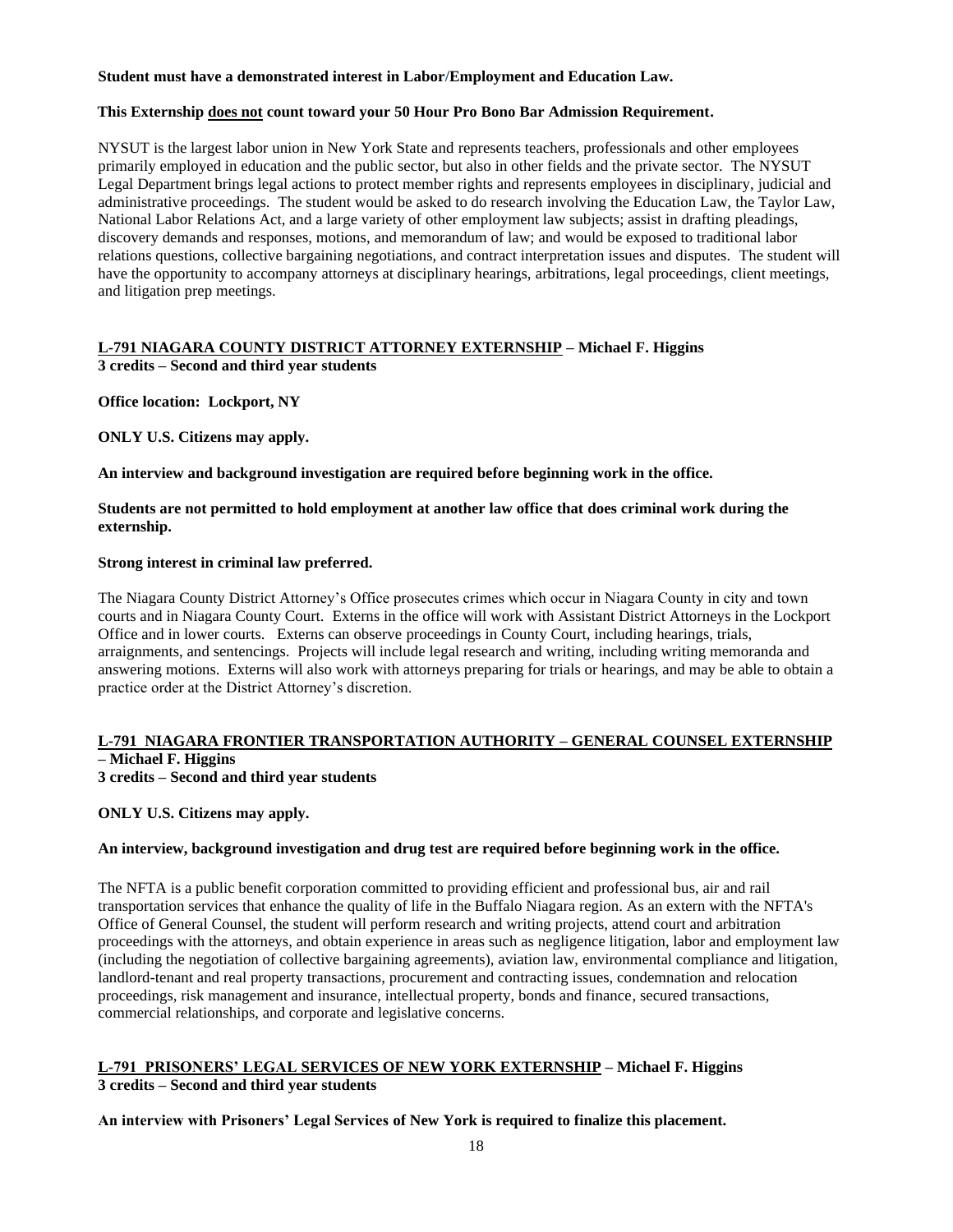The mission of the Buffalo office of Prisoners' Legal Services of New York is to provide high quality, effective legal representation and assistance to indigent prisoners, to help them to secure their civil and human rights, and to advocate for humane prisons and for a more humane criminal justice system.

PLSNY is a statewide organization with offices in Buffalo, Albany, Ithaca and Plattsburgh. There are ten attorneys on staff plus additional support staff, providing services to approximately 60,000 inmates confined in 70 New York State prisons. PLSNY receives and responds to thousands of requests for assistance from prisoners regarding their conditions of confinement. PLSNY investigates complaints regarding access to court, excessive force, sentencing issues, disciplinary hearings, religious expression, freedom of speech, failure to protect, medical and mental health care, disability issues, and numerous other issues associated with conditions of confinement. The organization also assists prisoners with re-entry concerns.

Law students working at the Buffalo office of PLSNY will have the opportunity to visit clients in prison with staff attorneys, research clients' legal issues, write memorandums of law or administrative appeals, and assist attorneys in litigation. Externs will also have the opportunity to investigate claims of excessive use of force, inadequate medical or mental health care and violations of Federal law such as the Americans with Disabilities Act and the Prison Rape Elimination Act. The office is located in downtown Buffalo near both trolley and bus stops.

## **L-791 or L-797 PUBLIC EMPLOYMENT RELATIONS BOARD – ADMINISTRATIVE LAW JUDGE EXTERNSHIP OR JUDICIAL EXTERNSHIP – Michael F. Higgins**

**3 credits - Second and third year students**

**Student externs are expected to have knowledge of the New York State Taylor Law or a commitment to learning it as part of the externship**.

## **This placement can be either an externship (for 2Ls or 3Ls) or a judicial externship (for 3Ls).**

The Public Employment Relations Board (PERB) administers New York's Public Employees' Fair Employment Act (Taylor Law), which is the labor law that governs public employees in New York.

As an extern in PERB's Buffalo office, the student will work closely with Administrative Law Judges in all stages of processing improper practice charges concerning violations of the Taylor Law, including the initial intake, pre-hearing conference, and hearing. Under the supervision of an Administrative Law Judge, the student will review files, discern and research the legal issues and discuss the progress of the case at each step.

## **L-791 SUNY OFFICE OF GENERAL COUNSEL EXTERNSHIP – Michael F. Higgins 3 credits - Second and third year students**

#### **Student should possess excellent research and writing skills.**

The Office of General Counsel provides legal advice and representation to the University at Buffalo Academic Health Center which includes the School of Medicine and Biomedical Sciences, School of Dental Medicine, School of Nursing, School of Pharmacy and Pharmaceutical Sciences, and the School of Public Health and Health Professions.

Under the supervision of Associate Counsel, externs will be responsible for legal research and preparation of legal memoranda and other legal documents in the area of higher education law, including for example, policies and procedures applicable to students, leaves of absence, discipline, dismissal, appeals, access to records, faculty hiring, promotion and tenure, and collective bargaining issues and in the area of health law as it pertains to the Academic Health Center and its relationships with affiliated hospitals and research institutions.

## **L-791 TAXPAYER ADVOCATE SERVICE – Michael F. Higgins**

**3 credits – Second and third year students**

## **ONLY U.S. Citizens may apply.**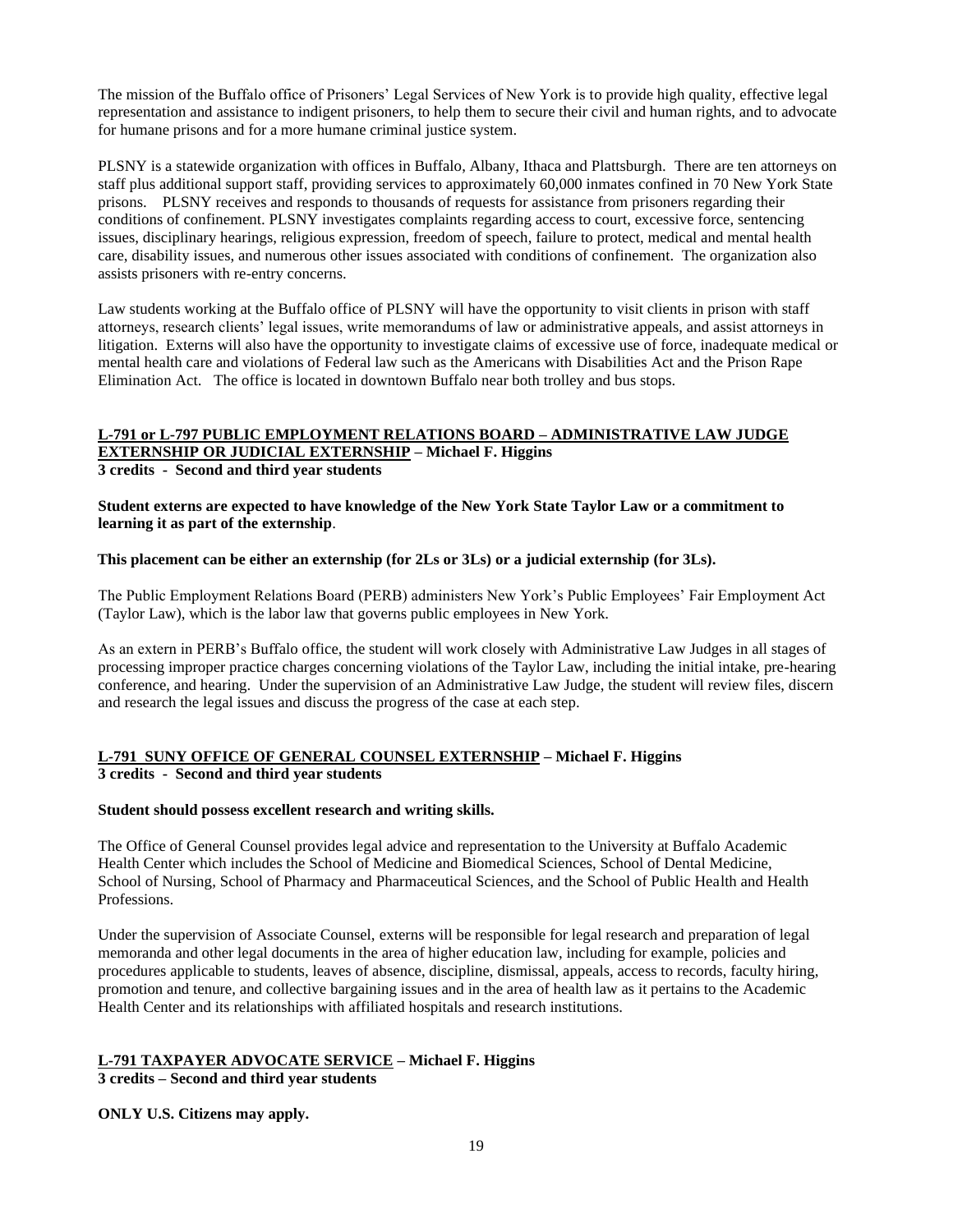#### **An interview and background investigation are required before beginning work in the office.**

#### **Completion of at least two tax law courses is required.**

#### **Strong writing, research, and analytic skills are important.**

The Taxpayer Advocate Service (TAS) is an independent part of the IRS that provides free advocacy assistance to taxpayers. TAS case advocates help taxpayers address federal tax issues they have not successfully been able to resolve on their own. TAS will work to resolve ANY federal tax matter a taxpayer may face, including but not limited to: identity theft, audits, return processing, levies, employment tax, lost refunds, and penalty abatements, to name a few. Because of its breadth of service, TAS interacts with most IRS departments on a daily basis, making it an excellent place to gain an understanding of how the many divisions within the IRS operate.

The student extern, among other things, will be given shadowing opportunities to learn our intake and advocacy processes, will be asked to complete at least one special research project, will be asked to deliver a group presentation, and will assist in case intake, development, and resolution.

Student externs should have strong communication and good people-skills, an understanding of customer service, and an interest in advocacy work. TAS emphasizes good customer service. The candidate should have the ability to keep a cool head, and an empathetic, understanding attitude when dealing with taxpayers. The candidate should have taken at least one and preferably two tax courses, either from a legal or accounting perspective. TAS has to be responsive to unexpected issues that arise from filing or processing issues. The extern should be well organized and flexible, as tasks and focus may shift when the office needs to respond to these unexpected issues. We are looking for someone who is timely, reliable, and can work well with a team. Strong writing, research, and analytic skills are important. Please note, the selected intern will be trained on any required tasks, and is not expected to know everything coming in.

## **L-791 TRILLIUM HEALTH EXTERNSHIP – Michael F. Higgins**

**3 credits – Second and third year students**

#### **Office Location: Rochester, NY**

Trillium Health, Inc. (Trillium) began as a small HIV/AIDS clinic in the 1980s during difficult times and is proud of its legacy as the leading LGBTQ+ healthcare provider in Rochester. Today, Trillium is a Federally Qualified Health Center Look-Alike that provides extraordinary care for all, including LGBTQ+ health, ensuring equitable, judgementfree, and affordable care. Trillium offers a full complement of services, including: pediatrics, gynecological services; specialized HIV and hepatitis C co-infection and mono infection care; HIV/ sexually transmitted infections (STI) counseling, testing and treatment; pre-exposure prophylaxis (PrEP) counseling and treatment; mental health services; pharmacy; access to laboratory services; case management; hormone therapy and liaison to pre- and post-surgical care for transgender people; nutrition counseling; treatment adherence counseling; HIV/AIDS Adult Day Health Program; vision screening; harm reduction (opioid overdose prevention, syringe exchange); programs for retention in care and adherence to treatment; consumer council; peer support groups; health outreach and prevention education; housing and transportation assistance; insurance enrollment; and emergency financial assistance.

The extern will work across Trillium's Compliance, Privacy, Information Technology and Regulatory departments. These departments are responsible for ensuring Trillium:

- Has the appropriate policies, procedures and training in furtherance of Trillium compliance, including the Health Resources and Services Administration Compliance Manual;
- Maintains the appropriate cyber security controls to ensure the confidentiality, integrity and availability of protected health information and personally identifiable information under the applicable data security requirements, such as HIPAA, NIST, and PCI DSS;
- Is compliant with the various privacy and confidentiality requirements under HIPAA, the NY SHIELD Act and the New York Privacy Act;
- Conducts assessments on the various risk areas to measure, monitor and report on compliance;
- Develops and conducts training, including ad hoc and focused training in response to events identified through assessments, employee complaints, and incident reports; and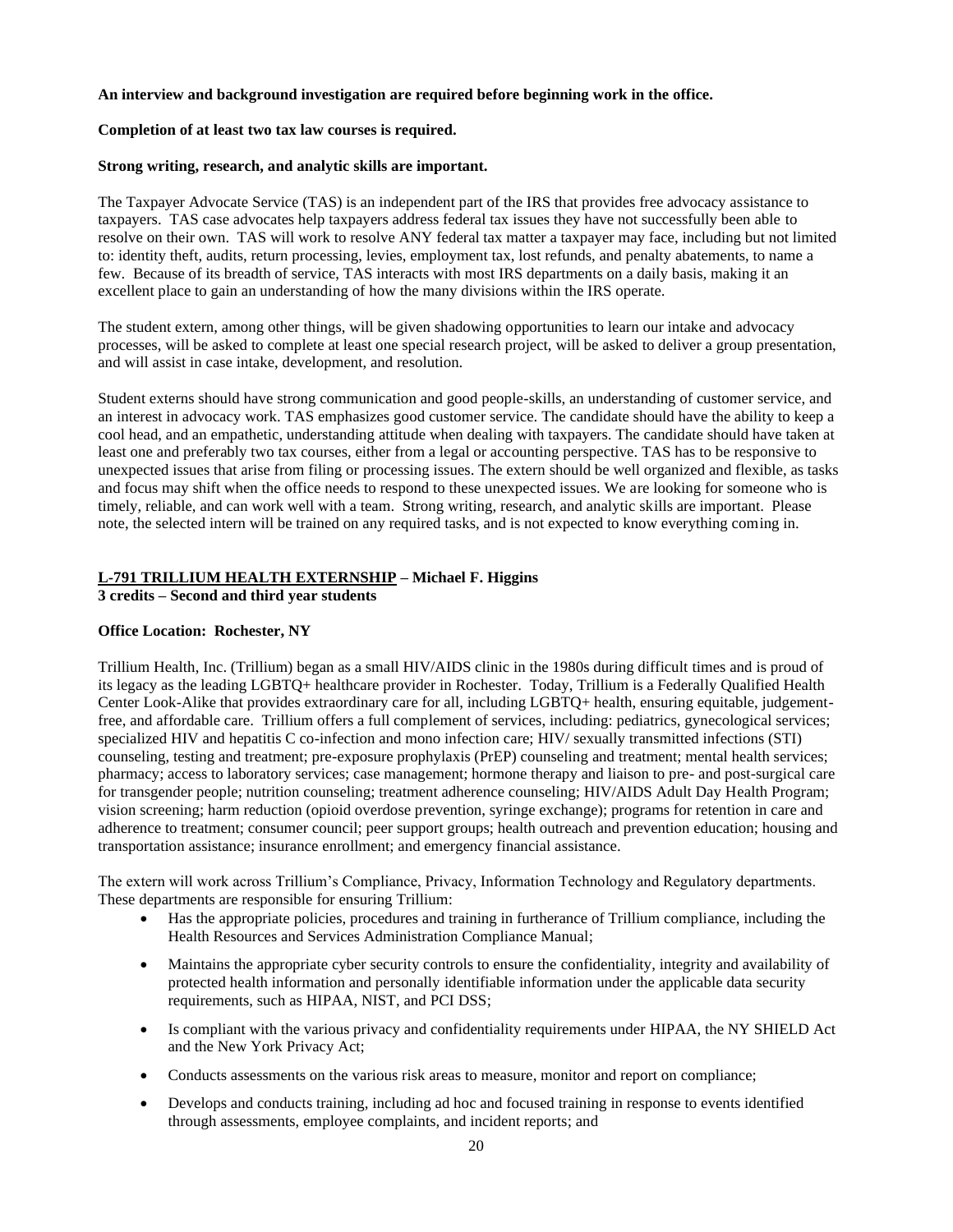• Has the resources and expertise to review, revise, draft and negotiate agreements on behalf of Trillium. These documents include memorandums of understanding, letters of intent, consulting agreements, vendor agreements, leases, HIPAA business associate agreements, data protection agreements, amendments and addendums.

The student extern will assist with the review, analysis and summary of regulatory requirements as well as assist in drafting, reviewing and revising policies and procedures in furtherance of the those requirements; assist in the review and revision of the organization's written information security plan and written information privacy plan based on the NIST Cybersecurity Framework and the NIST Privacy Framework; participate in the monthly Information Security Governance Committee meetings; review and revise agreements; and perform research on a wide range of matters and discrete special projects.

## **L-791 UB – COLLEGIATE ATHLETIC POLICY FORMULATION & ADMINISTRATION EXTERNSHIP – Helen A. Drew and Michael F. Higgins 3 credits – Second and third year students**

#### **Preference given to students who have previously taken any of Sports Law 1, Sports Law 2, Professional Contract Negotiation & Arbitration or Drug Testing in Professional Sports classes.**

Externs research current legal and regulatory issues impacting a public university athletic department. The program emphasizes drafting and implementation of policies and protocols which reflect best practices in specific areas of concern, reflecting evolving issues impacting amateur sports entities on an ongoing basis. Examples of assignments have included: freedom of speech and association within a team context; LGBTQ best practices, and Title IX as applied to the discipline of athletes. The externship will be fluid, reflecting current topics arising in amateur sports over the course of the semester, providing cutting-edge experience with real world application.

Students will gain practical experience applying emerging law to the daily operations of the Athletic Department. Research results may be the foundation for publishable work product at the conclusion of the externship. Externs will work under the direct supervision of Professor Drew and the Associate Athletic Director at UB.

## **L-791 U.S. ATTORNEY'S OFFICE EXTERNSHIP – Michael F. Higgins**

**3 credits - Second and third year students**

**Office locations: Buffalo and Rochester, NY** 

**ONLY U.S. Citizens may apply.**

#### **Students are not permitted to hold outside employment during the externship.**

## **An interview and background investigation are required before beginning work in the office.**

As an extern with the U.S. Attorney's Office, the student will work for the entire office and will perform research and writing projects, as well as attend court proceedings with the attorneys.

The U.S. Attorney's Office in Buffalo is strictly a litigation office. The office represents the United States in both civil and criminal matters, with the majority of the caseload consisting of prosecuting those who violate federal laws. The office has separate divisions that prosecute narcotics and violent crimes, white collar crimes and terrorism matters. On the civil side of the house, the office defends those agencies that are sued by various individuals and entities. Since the office is a litigation office, it also has an appeals unit that prepares and argues all appeals before the United States Second Circuit Court of Appeals.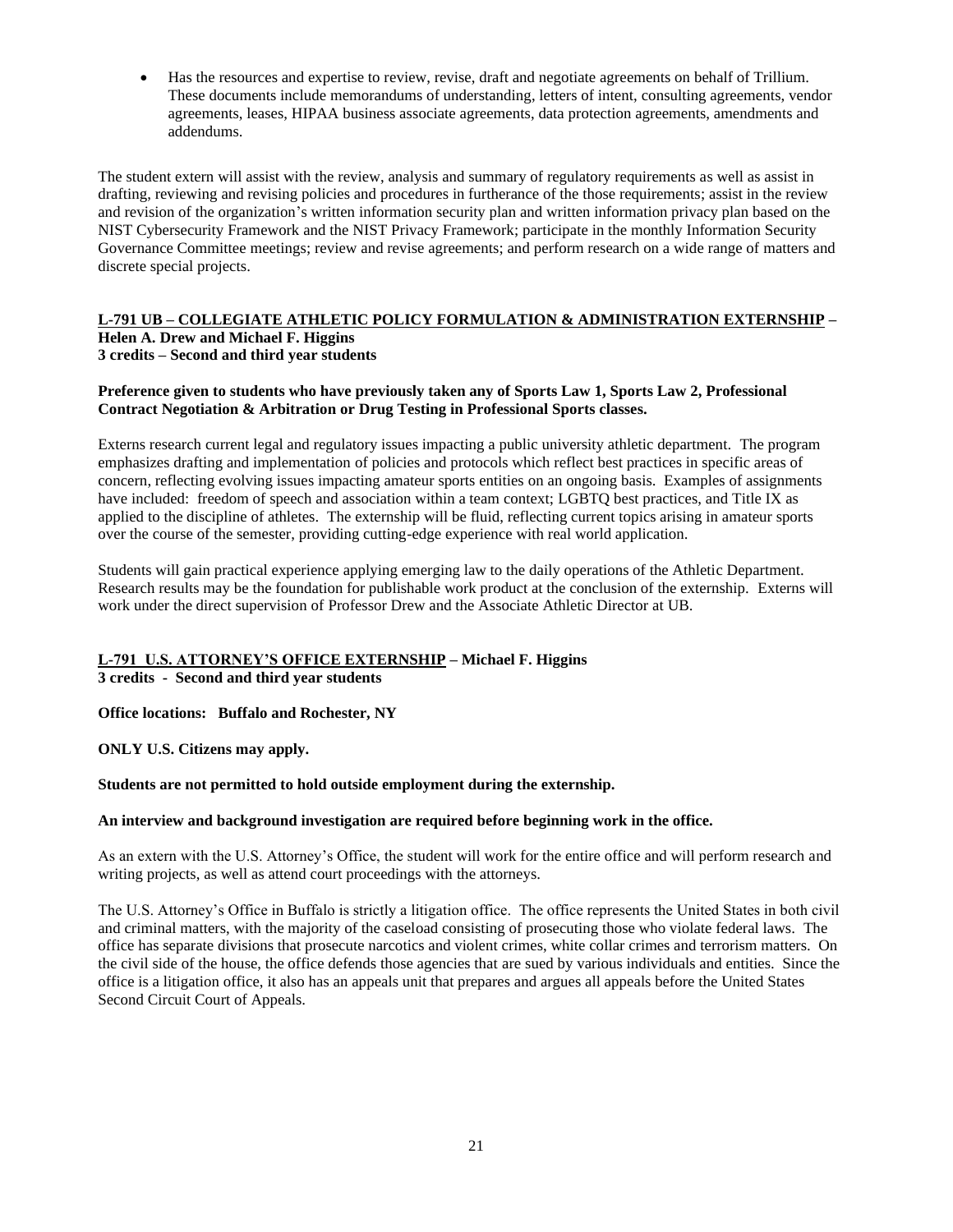# **L-791 U.S. EQUAL OPPORTUNITY COMMISSION EXTERNSHIP – Michael F. Higgins**

## **3 credits - Second and third year students**

## **Requirements: Excellent legal research and writing skills; proficiency in Lexis, Westlaw and electronic data management programs, such as CaseMap & Concordance.**

## **An interview with the EEOC is required to finalize this placement.**

At the U.S. Equal Employment Opportunity Commission (EEOC), the extern will assist the Trial Lawyer in the Buffalo office of EEOC with legal research, writing, discovery, litigation, trial preparation and planning.

EEOC is responsible for enforcing federal laws that make it illegal to discriminate against a job applicant or an employee because of the person's race, color, religion, sex (including pregnancy), national origin, age (40 or older), disability or genetic information. It is also illegal to discriminate against a person because the person complained about discrimination, filed a charge of discrimination, or participated in an employment discrimination investigation or lawsuit.

## **L-791 U.S. IMMIGRATION & CUSTOMS ENFORCEMENT EXTERNSHIP – Michael F. Higgins 3 credits - Second and third year students**

**ONLY U.S. Citizens may apply.**

**Students who have taken the Customs Broker's Licensing Exam, or plan to take the exam in the near future, will not be considered for acceptance into this externship.** 

**An interview and background investigation are required before beginning work in the office. Interest in immigration law, customs and government services is helpful.** 

## **Taking Immigration Law prior to or concurrently with this externship is preferable, but not required.**

The Buffalo Office of the Chief Counsel for Immigration & Customs Enforcement (ICE) handles removal proceedings in Immigration Court and the Board of Immigration Appeals (BIA) involving aliens encountered in the US and at the border, as arriving aliens, who are removable from the US on administrative grounds specified in section 212 or section 237 of the Immigration and Nationality Act (INA). Some of these aliens may be considered for discretionary relief from removal or may be entitled to asylum under various provisions of the INA.

As an extern with the Buffalo Office of the Chief Counsel, the selectees will conduct legal research, write legal briefs, and provide legal opinions to resolve issues addressing removability of aliens subject to administrative removal proceedings and issues involving eligibility and entitlement to relief from removal. In addition, students also will provide legal opinions and briefs in cases before the Board of Immigration Appeals (BIA). They also will provide legal opinions addressing issues raised by aliens in petitions for review from BIA decisions filed in the Second Circuit of Appeals.

## **L-791 VOLUNTEER LAWYERS PROJECT EXTERNSHIP – Michael F. Higgins 3 credits - Second and third year students**

The Erie County Bar Association Volunteer Lawyers Project, Inc. (VLP) is a not-for-profit- corporation that provides free civil legal services to low income people. At VLP, students gain valuable experience working directly with clients and their cases under the supervision of one or more VLP attorneys. There are five different VLP externships to which students may apply. Please indicate the specific externship(s) to which you are applying:

## *FAMILY COURT EXTERNSHIP*

**Office locations: Help Desk in Erie County Family Court, Buffalo, New York operates Monday through Friday from 11:15 am to 2:15 pm; Help Desk in Niagara County Family Court, Niagara Falls, New York operates Wednesdays only from 10:45 am to 1:45 pm.**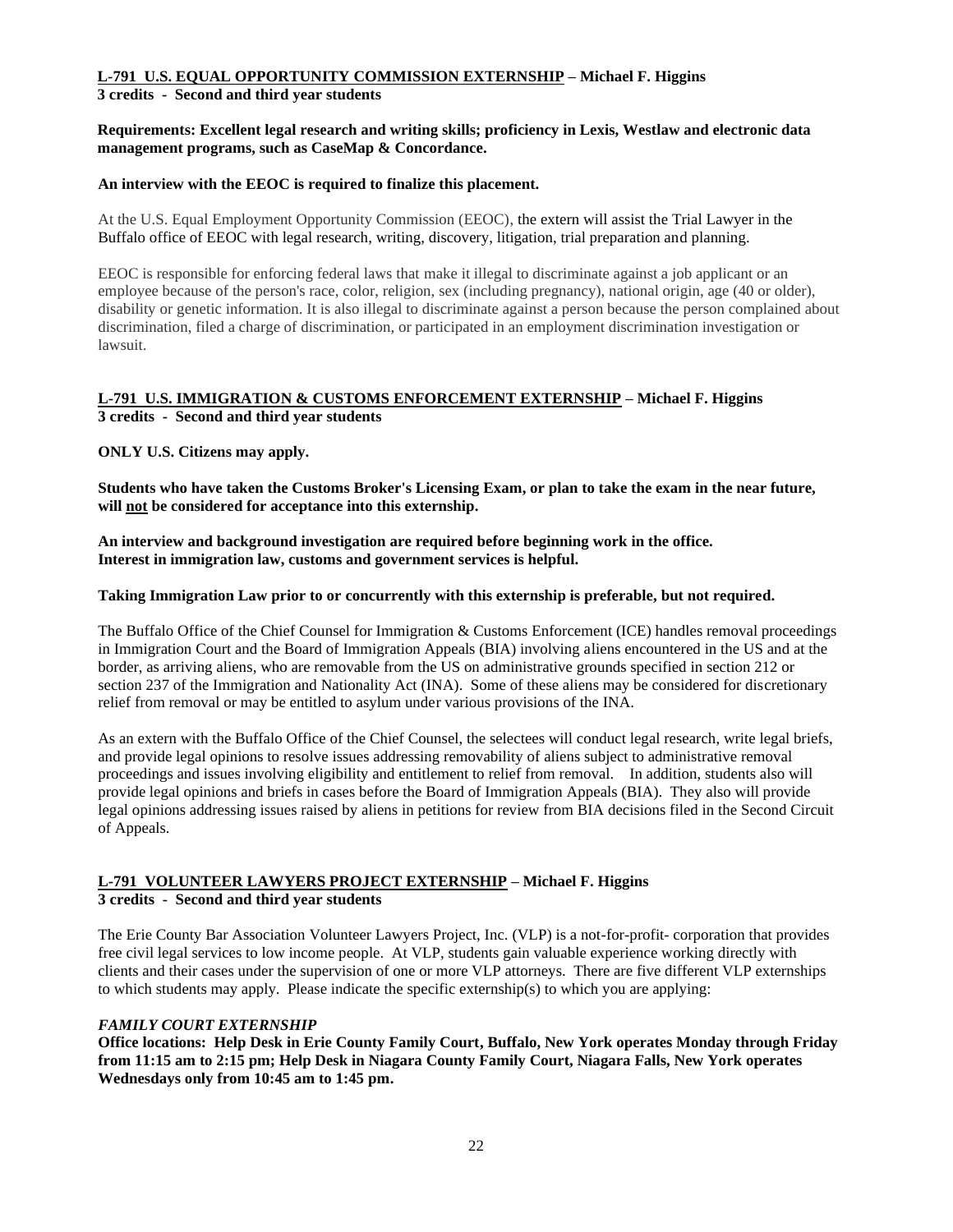VLP has attorneys who work exclusively in Family Court handling child support matters and non-parent custody and visitation matters. This work is fast paced and emotionally challenging, but is also very rewarding. The student extern will interview clients, handle legal research, draft pleadings and accompany the attorney to court appearances. Additionally, the student extern will be trained to assist with VLP's Family Court Help Desk. At the Help Desk, the student extern will meet with pro se litigants, conduct intake to obtain necessary information to determine eligibility, develop and improve interviewing and issue spotting skills, observe courtroom proceedings, shadow experienced family law litigators, develop mentoring relationships and participate in networking opportunities. Students must be available to cover at least two Help Desk shifts per week as part of the externship.

## *IMMIGRATION EXTERNSHIP* **Office location: Buffalo and Batavia, New York**

**Some background in immigration law is required. This can either be from having taken one or more law school classes concerning immigration law or practical experience working with immigration law matters. Fluency in a foreign language is a plus, but not required.**

The student extern will engage in legal research and country conditions research, and be offered the chance to observe and participate in an Immigration Court hearing. The student may also be involved in interviewing clients, and assisting with the VLP cases as needed by staff or volunteer attorneys. This externship will take place in the VLP Immigration Program located in Buffalo or Batavia, New York.

## *LANDLORD-TENANT EXTERNHIP*

## *Office location: Attorney of the Morning Program operates Monday, Wednesday and Friday from 9:00 am to 11:30 am in Buffalo City Court.*

VLP's Attorney of the Morning Program (AOM) provides representation to low-income tenants who are facing eviction in Buffalo City Court. The program operates on Monday, Wednesday and Friday mornings and on each of those days, a volunteer attorney who has been trained in landlord/tenant law is present. In this program, VLP lawyers meet the clients for the first time right at the courthouse. The goal is to help prevent them from becoming homeless. Law students will be responsible for performing client intake at the courthouse, working with the attorneys in the quick preparation and representation of cases, negotiating stipulations, writing up stipulations (over 50% of cases settle in the hallway), making appropriate follow-up referrals for clients, taking care of follow-up paperwork and recordkeeping back at the office, and debriefing with the program coordinator or staff attorney. Students not only learn to think on their feet, but they get to work with clients, court clerks and a wide variety of attorneys. Students must be available to cover at least 2 shifts in Buffalo City Court each week as part of the externship.

#### *LOW-INCOME TAXPAYER CLINIC*  **Office location: Buffalo, New York**

The ECBA VLP Low-Income Taxpayer Clinic provides representation, education, and advocacy to low-income taxpayers in Western New York. The Clinic, through an in-house staff attorney and volunteer attorneys, CPAs, and Enrolled Agents, provides direct representation to taxpayers in federal tax controversies. A federal tax controversy can be any situation where the IRS claims the taxpayer owes more taxes than the taxpayer filed on their return, the taxpayer is eligible for a refund of taxes paid or credits and the IRS opposes that position, or the taxpayer does not contest the amount of taxes owed, but does not have the ability to pay. Further, the tax clinic provides educational outreach to low-income taxpayers, ESL taxpayers, and the organizations that serve those populations. Lastly, the tax clinic helps identify systemic issues in tax administration and alert the Taxpayer Advocate's Office to ensure a fair and just tax system.

The extern will receive a student practice order to represent clients directly before the IRS. The student will work in any number of IRS matters, including audits, collections, and appeals. They will also be expected to participate in VLP's Tax Court Calendar Call program, in which VLP provides on-site consultations and potentially representation to low-income pro se Tax Court petitioners. Preference will be given to a student who has taken Federal Income Tax and Administrative Law courses.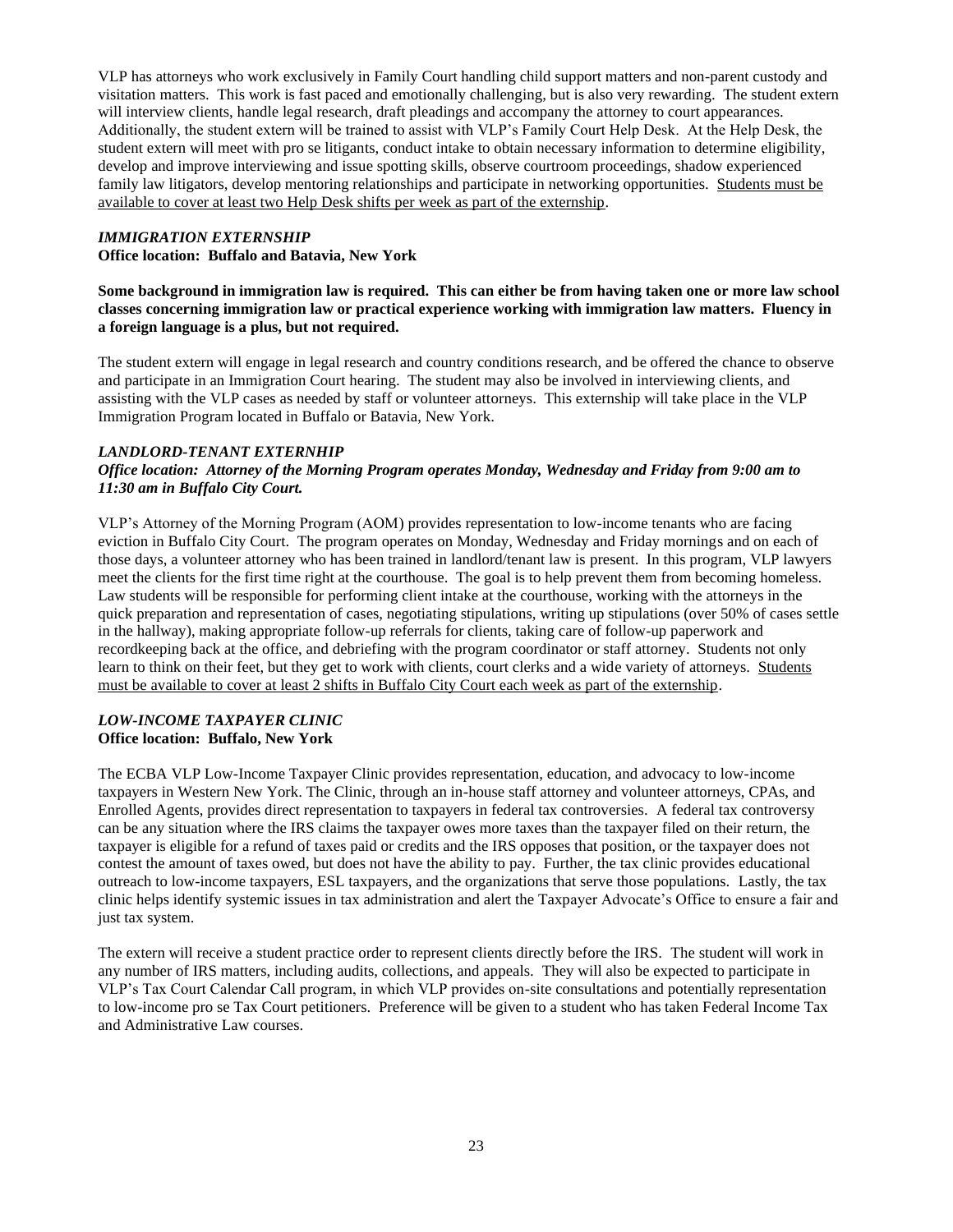## *WORKING WITH POSITIVE FAMILIES AND INDIVIDUALS EXTERNSHIP* **Office Location: Buffalo, New York**

VLP has two attorneys who work exclusively with HIV positive people and their families. This work can be emotionally challenging, but also very rewarding. A wide range of case types are handled. These include planning for the long term care of the clients' children, other family law matters, wills, powers of attorney, bankruptcy, debt collection defense, discrimination, confidentiality, health law and a variety of other types of matters. The student will interview clients, handle legal research, and accompany the attorneys to court appearances.

## **L-791 WESTERN NEW YORK LAW CENTER – Michael F. Higgins**

#### **3 credits - Second and third year students**

The Western New York Law Center, Inc. is a not-for-profit corporation formed in 1996 after Congress restricted the types of cases that Legal Services Corporation (LSC) grantees could handle. The Center represents low-income Western New Yorkers in civil matters, emphasizing those areas restricted by LSC.

## *CONSUMER DEBT CLINIC*

**Candidates must be available during the following days and times for the duration of their externship: Tuesday evenings from 5PM to 7PM, and on Fridays from 10AM to 12PM.** 

#### **Externs are strongly encouraged to argue motions, which are typically scheduled on Wednesday and Friday mornings between 9:30 - 11:30AM.**

As part of the work at the Western New York Law Center, we administer the Buffalo branch of CLARO, a consumer debt program that originated in New York City, in response to the overwhelming need for legal assistance to individuals being sued for subprime automobile loans, usurious credit agreements, student loans, and other consumer issues. The extern will meet with visitors to the consumer debt clinic, interview people to gather pertinent information, conduct legal research, draft legal documents and, with attorney supervision, argue motions before local courts.

## *SMALL BUSINESS LEGAL CLINIC*

The Clinic's mission is to promote neighborhood revitalization and socioeconomic mobility in Buffalo by providing low-income entrepreneurs and small businesses with the legal services they need in order to thrive. The extern will sit in on client meetings and assist clinic attorneys with research and writing assignments related to business entities, contracts, intellectual property, licensing/permitting/zoning, and other business law topics for which our clients need assistance.

The extern should have previously taken a course in at least one of the following areas of law: employment, trademark, corporations, business taxation, or securities. The externship is in-person at our offices in downtown Buffalo.